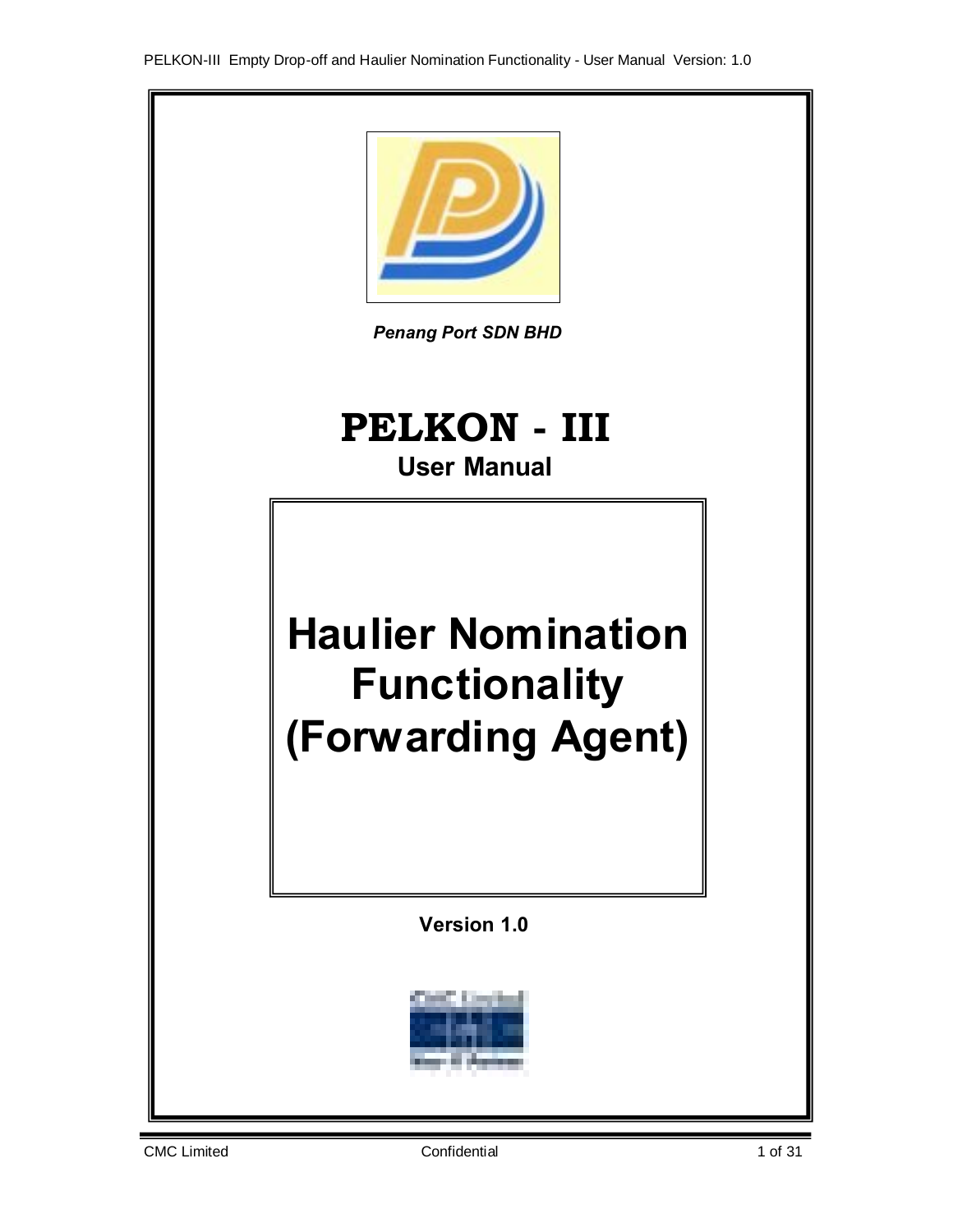# **Table of Contents**

| 1                                                                                   |     |
|-------------------------------------------------------------------------------------|-----|
| 1.1                                                                                 |     |
| 1.2                                                                                 |     |
| 1.3                                                                                 |     |
| 1.4                                                                                 |     |
| 1.4.1                                                                               |     |
| 1.4.2                                                                               |     |
| 1.4.3                                                                               |     |
| 1.4.4                                                                               |     |
| 1.4.5                                                                               |     |
|                                                                                     |     |
| 1.5.1                                                                               |     |
| 1.5.2                                                                               |     |
| 1.5.3                                                                               |     |
| 1.5.4                                                                               |     |
| 1.5.5                                                                               |     |
| 1.6                                                                                 |     |
|                                                                                     |     |
| 2.1                                                                                 |     |
| $2.2\phantom{0}$                                                                    |     |
| Overview of Haulier Delivery Request screen and comments13<br>2.3                   |     |
| 2.3.1                                                                               |     |
| 2.3.2                                                                               |     |
| 2.4                                                                                 |     |
| Process to retrieve Haulier Delivery requested containers:15<br>2.4.1               |     |
| 2.4.2<br>Process to request Haulier Delivery for Import Containers: 15              |     |
| 2.5                                                                                 |     |
|                                                                                     |     |
| 3.1                                                                                 |     |
| 3.2                                                                                 |     |
| Overview of Haulier Nomination By Forwarder screen and comments 20<br>3.3           |     |
| 3.3.1                                                                               |     |
| 3.3.2                                                                               |     |
|                                                                                     |     |
| Process to retrieve Haulier Nomination By Forwarder nominated containers21<br>3.4.1 |     |
| 3.4.2<br>Process to nominate Import Container for Haulier Delivery: 22              |     |
|                                                                                     |     |
|                                                                                     | .25 |
| 4.1                                                                                 |     |
| 4.2                                                                                 |     |
| 4.3<br>Overview of Haulier Delivery Request Query screen and comments 26            |     |
| 4.3.1                                                                               |     |
| 4.3.2                                                                               |     |
| 4.4                                                                                 |     |
| Process to retrieve container Haulier Delivery Request Query : 27<br>4.4.1          |     |
| 4.5                                                                                 |     |
| 5                                                                                   |     |
| 6                                                                                   |     |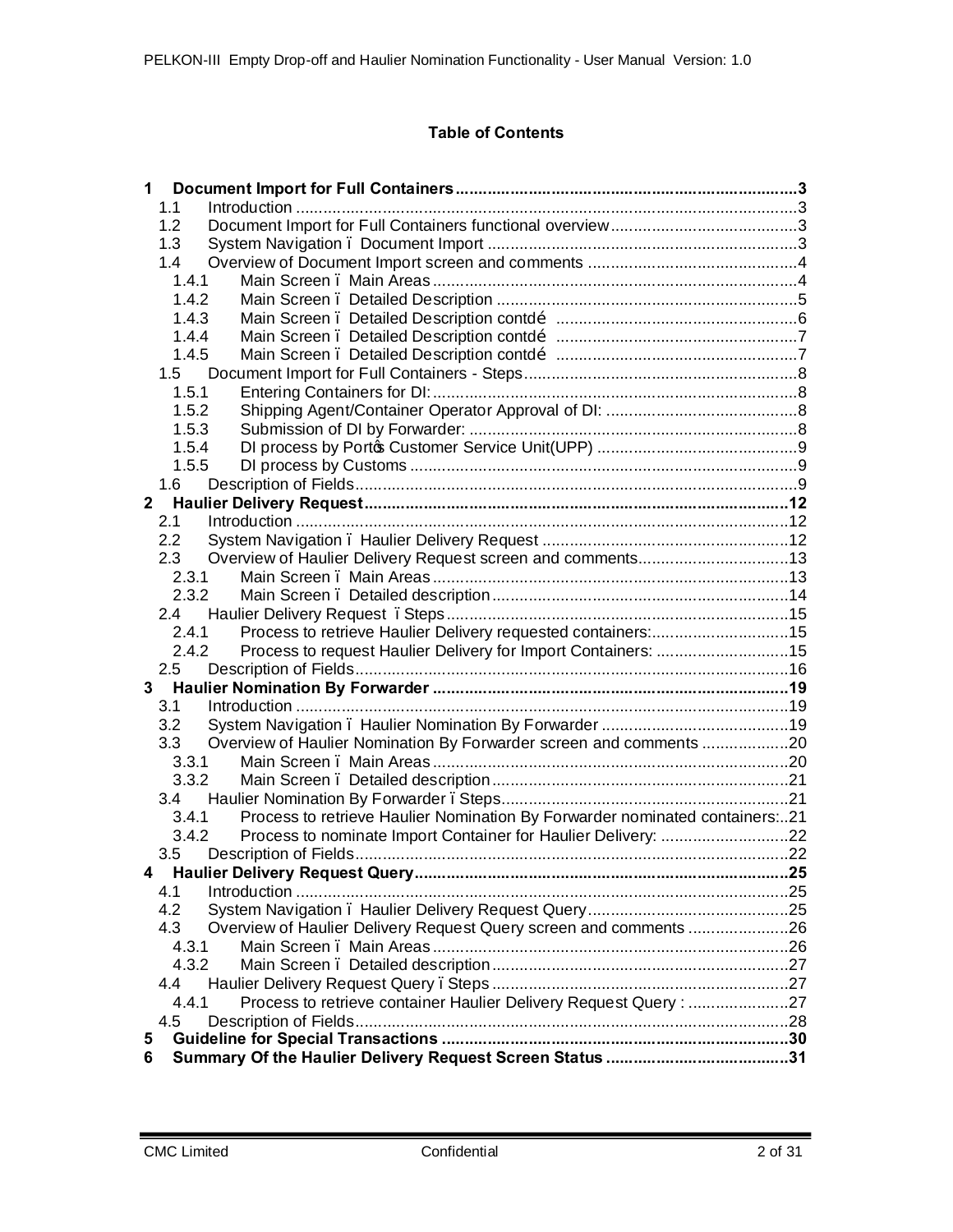# **1** Document Import for Full Containers

# **1.1 Introduction**

The Document Import Screen is used to file the Document for the Full Import containers.

For import container, container can be delivered out of port via road/train only if the DI is processed. After Forwarder and Shipping agent have given their approvals Porto Customer Service Unit(UPP) can process the DI. Though the containers are not discharged from the vessel DI can be filed.

In order to deliver Laden(Full) container out of the port via road or train, document import must be processed. Forwarding Agent will file the document import which is approved by the Vessel Agent/Shipping Line. The UPP then processes the Document Import.

# **1.2 Document Import for Full Containers functional overview**

- 1. The Document Import screen is used to file the document for the full import containers.
- 2. Forwarder files the document for the import containers for a specific Ship Call Number(SCN).
- 3. Unique DI Number is generated by the system. With the generated DI Number Vessel agent can review the details entered by Forwarder and approve it.
- 4. After Vessel Agent approves Custom Clearance is done by the Customs or approval by the UPP. Forwarders and Hauliers can check the request only after getting clearance from the Customs and approval from the UPP.

# **1.3 System Navigation – Document Import**

This section demonstrates how to navigate up to Document Import screen. The navigation process to access Document Import is as follows

- 1. Click on the MACH Logon icon
- 2. Logon screen appears
- 3. Log in with appropriate user id and password
- 4. Main menu screen appears
- 5. Click on Container from main menu bar.
- 6. Select Container Documents from drop down menu.
- 7. Select Document Import from drop down menu.
- <span id="page-2-1"></span><span id="page-2-0"></span>8. **Navigation: - Container -> Container Documents -> Document Import (Short Cut Key: - ALT + N, U, I)**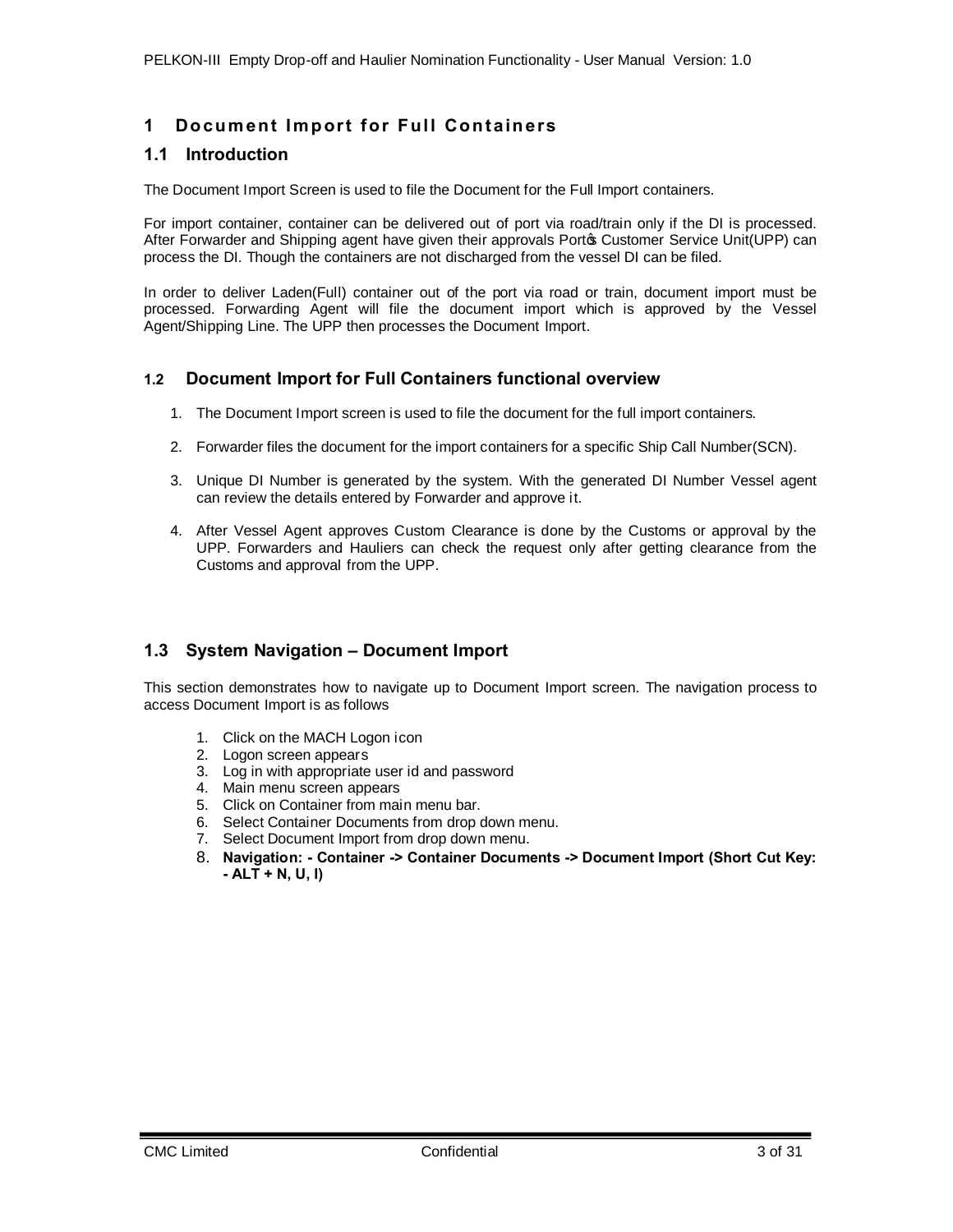

# **1.4 Overview of Document Import screen and comments**

### 1.4.1 Main Screen . Main Areas

On selecting Document Import from the menu, the user is presented with the screen below. The main screen can be broken down into three areas:

- 1. Toolbar
- 2. Selection Criteria
- 3. Forwarderc Filing area
- 4. Shipping Agentos Filing Area
- <span id="page-3-1"></span><span id="page-3-0"></span>5. Porto UPP area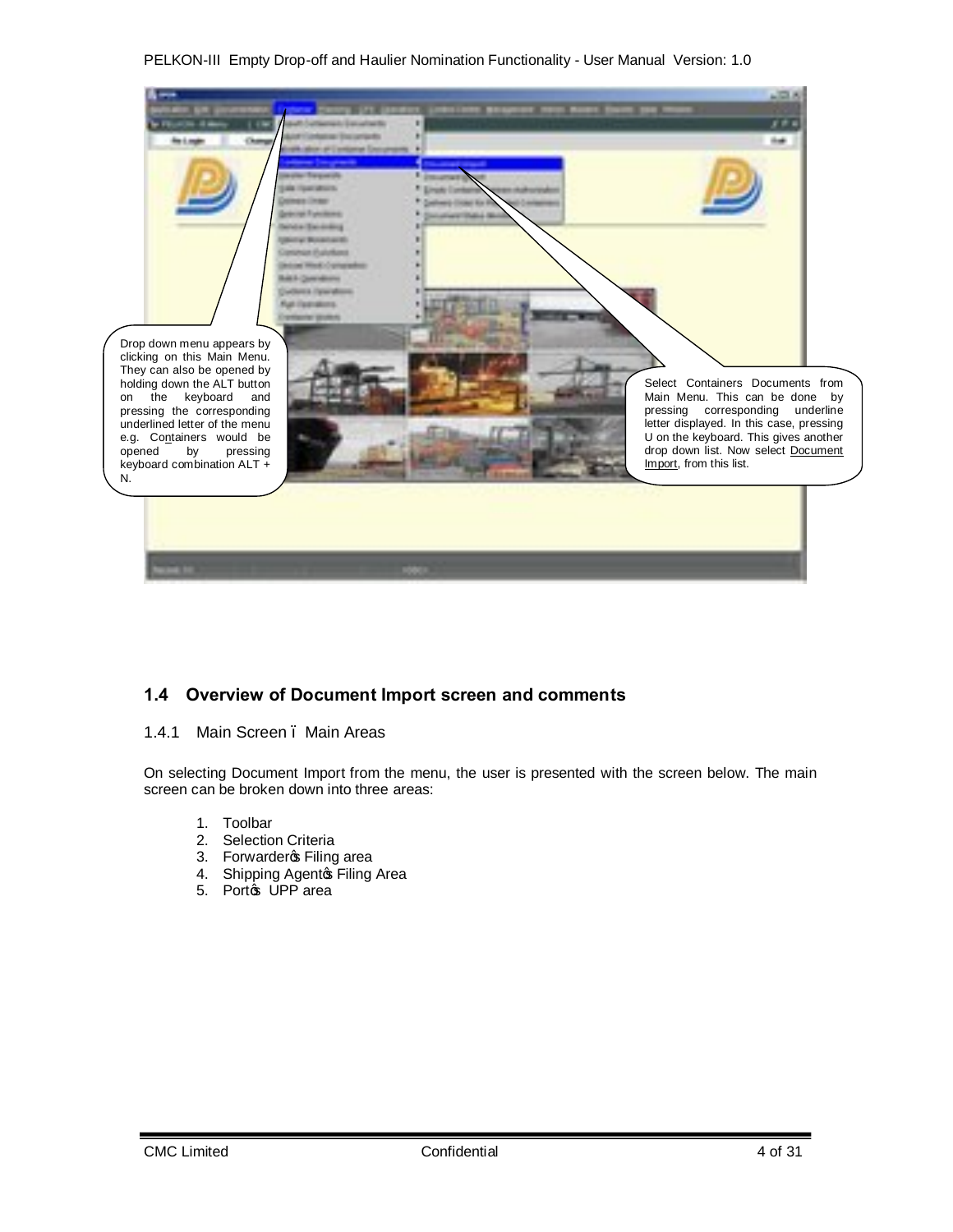# 1.4.2 Main Screen – Detailed Description

<span id="page-4-0"></span>DI Number is generated when the Forwarding Agent files the DI. The screen will be shown as given below:

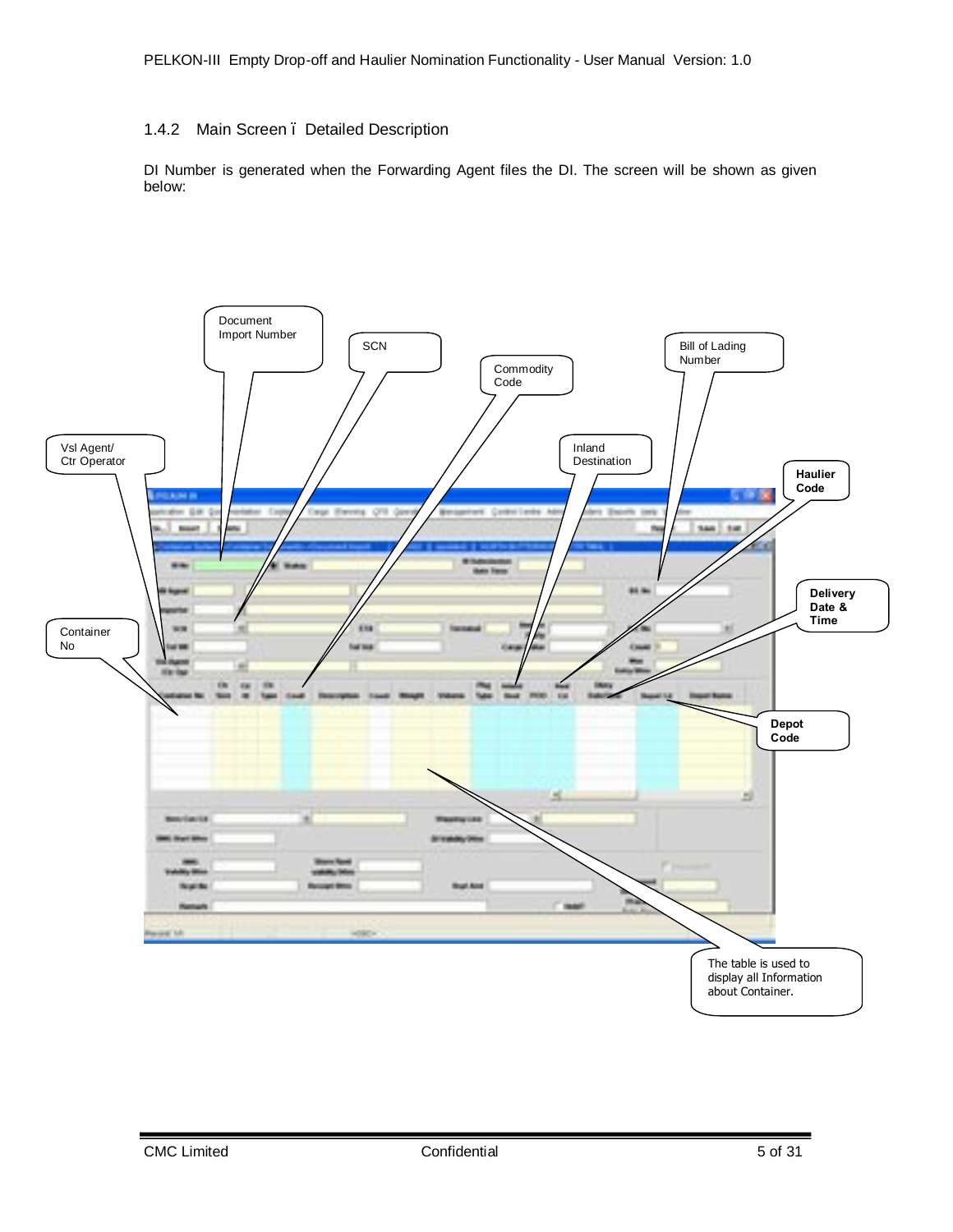### 1.4.3 Main Screen . Detailed Description contdo»

After Shipping Agent has given approval by checking the Vessel Agent Approval Flag and by pressing save button for the respective DI Number the screen will appear as given below:

<span id="page-5-0"></span>

| here.                                         | Status of the DI<br>can be viewed                |                                                               |                                                                            |                                                                                   |                        |
|-----------------------------------------------|--------------------------------------------------|---------------------------------------------------------------|----------------------------------------------------------------------------|-----------------------------------------------------------------------------------|------------------------|
|                                               |                                                  |                                                               |                                                                            |                                                                                   | <b>LONEX</b><br>100000 |
| <b>SHAW</b><br><b>Class</b><br><b>Several</b> |                                                  |                                                               |                                                                            | man 1<br><b>Barnett</b>                                                           | <b>THE</b>             |
| <b>Ballion</b>                                | <b>Date For Call Avenue</b>                      | <b>BY SAIN</b>                                                | <b>The Communist Communist</b><br><b>Hate Taxe</b>                         | P. Hindawan<br>IT I'll became they                                                |                        |
| <b>CONTRACTOR</b><br><b>Elfa</b> t Har        |                                                  |                                                               | the same bound to the centers' Process in the Lond Process.                | <b>Bill Big</b>                                                                   |                        |
| <b><i><u>Registration</u></i></b>             | - - 1                                            |                                                               | provided a control of the season of the season of the season of the season |                                                                                   |                        |
| <b>Early Michael</b><br><b>SER</b>            | <b>TELL</b>                                      | <b>Expertise State Of</b><br><b>Commence</b>                  | <b>1979 - 1979</b><br>Page.                                                | 68 No.                                                                            |                        |
| Service.<br>154.05                            | <b>Salting</b>                                   | --<br>and an interest of the management was a part of the way | <b>Countine Pro</b><br><b>State of the </b>                                | <b>Court</b><br>a Bibli<br><b>TELEVISION</b>                                      |                        |
| 通販 職                                          |                                                  |                                                               |                                                                            |                                                                                   |                        |
| EB.<br>an a<br><b>THE</b>                     |                                                  | <b>Weight</b><br>- -<br><b>HIGH</b>                           | <b>ALCOHOL:</b><br>. .                                                     | FOR Heating Separation<br><b>Power Are</b><br><b>ARRIVER</b><br><b>CONTRACTOR</b> |                        |
| 用用                                            | <b>ALL RINE DUAN</b><br><b>Contract Contract</b> | <b>DE DE</b><br><b>21.85</b>                                  | <b>ABT</b><br><b>Sept Disk</b><br>- 1                                      | <b>CONTRACTOR</b>                                                                 |                        |
|                                               | POOP RING Rd. No.1                               | 折样<br><b>PERSON</b>                                           | <b>BOLL ART</b><br><b>Star Bay</b>                                         | <b>Block on</b>                                                                   |                        |
|                                               |                                                  |                                                               |                                                                            |                                                                                   |                        |
|                                               |                                                  |                                                               |                                                                            | $\mathbf{d}$                                                                      |                        |
| that factor                                   |                                                  | <b><i>Chamber Cast</i></b>                                    |                                                                            |                                                                                   |                        |
| <b>Brook Street</b>                           |                                                  | <b>Birthda</b>                                                |                                                                            | P. Incident Service<br><b>CEASING</b>                                             |                        |
|                                               |                                                  |                                                               |                                                                            | if.                                                                               |                        |
| <b>Phone: May</b>                             | <b><i>Plannings</i></b> \$1500                   | <b>Box Aut</b>                                                |                                                                            |                                                                                   |                        |
| <b><i><u>Secure 19</u></i></b>                |                                                  |                                                               | ۳<br><b>Blue</b>                                                           | JB.<br>æ.<br><b>Built from</b>                                                    |                        |
|                                               |                                                  |                                                               |                                                                            |                                                                                   |                        |
|                                               |                                                  |                                                               |                                                                            |                                                                                   |                        |
| <b>State Street</b>                           | 100311004                                        |                                                               |                                                                            |                                                                                   |                        |
|                                               |                                                  |                                                               |                                                                            |                                                                                   |                        |
|                                               |                                                  |                                                               |                                                                            |                                                                                   |                        |
|                                               |                                                  |                                                               |                                                                            |                                                                                   |                        |
|                                               |                                                  |                                                               |                                                                            | By clicking on the VsI Agent                                                      |                        |
|                                               |                                                  |                                                               |                                                                            | Approve check box, the status                                                     |                        |
|                                               |                                                  |                                                               |                                                                            | of the DI will change to VSL<br>Agent Approval.                                   |                        |
|                                               |                                                  |                                                               |                                                                            |                                                                                   |                        |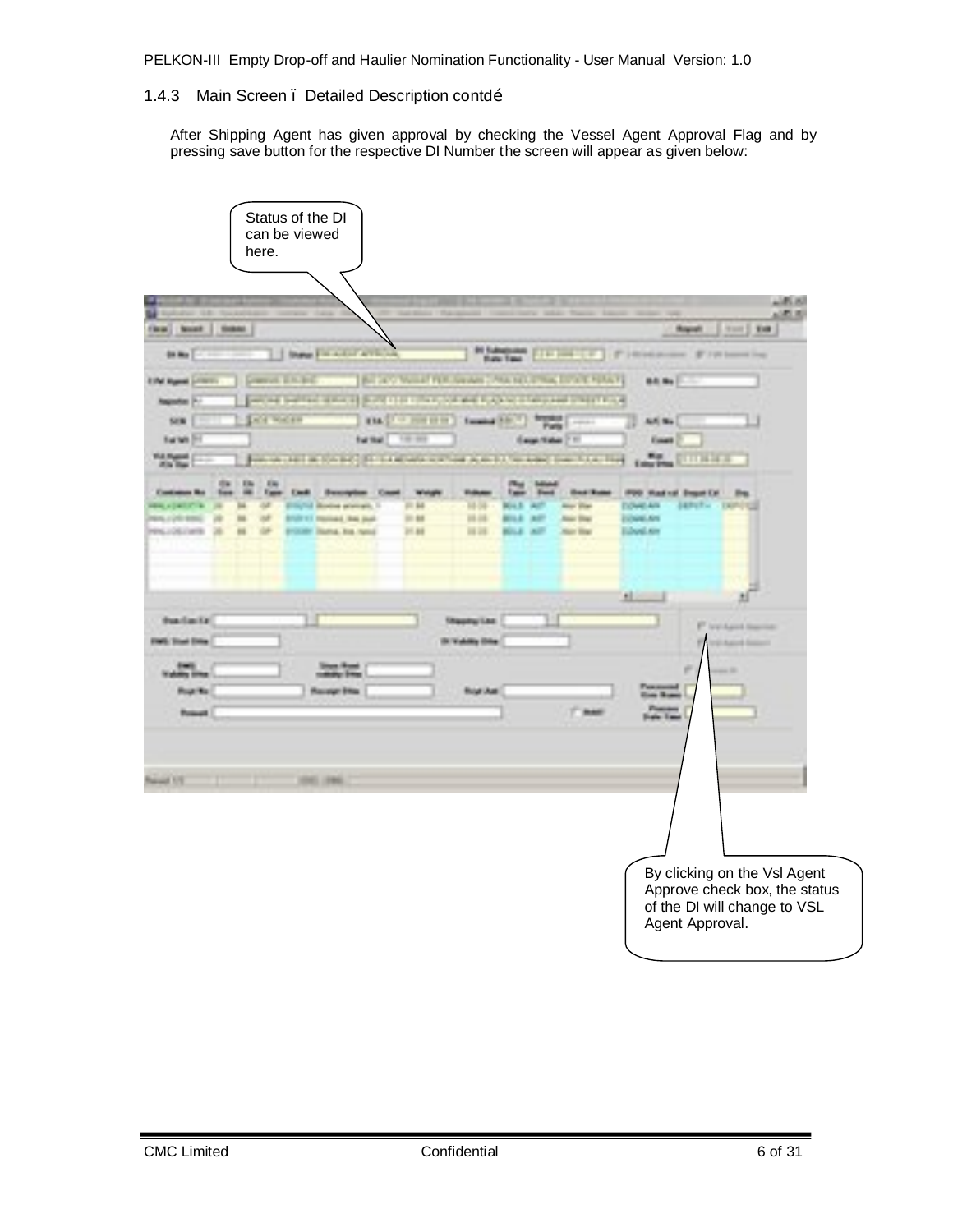### 1.4.4 Main Screen . Detailed Description contdom

After Forwarder has submitted the Document to Port User by checking the Forwarder submitting flag and by pressing the save button for the respective DI Number the screen will appear as given below:

| <b>BASKATE</b><br>Collections &<br>EX Occasions Cabinet Cago Favora O'S Gord<br><b>Hillery</b><br><b>Service</b><br>cia.<br><b>British</b><br><b>Bandy</b><br><b>The control</b><br>m.<br>. н.<br>4 Same Printers average<br><b>CARD COMMITTEE IN CARD COMMITTEE</b><br><b>British</b><br>and the con-<br>$-11.01$<br><b>SHEARTHANT PERMIT AND CALLS</b><br><b>SHERE</b><br><b>Southern Co</b><br>Copyright Chrysler School Bldg.<br><b>BUSINESS</b><br><b>COMMAND ROLLS</b><br>(C) as the locality of the stage ways and all all the party that have been been party different<br><b>STATISTICS</b><br>₩<br><b>Book Process</b><br><b>TIME</b><br><b>Ball May</b><br><b>Service Ave. 1</b><br><b>System and the Council</b><br><b>STATISTICS</b><br><b>THE R</b><br><b>Satisfact</b><br>Carpo States<br><b>College College</b><br><b>Barriette</b><br>-<br><b>STANDS</b><br>--<br><b>Carl Carl Committee Street Carl</b><br><b>BE BY DETAILS</b><br>an an a<br>÷<br><b>HER HOLD</b><br>聊<br>24.00 00 11 00<br><b>DOMESTIC</b><br><b>CHARL FOR ALLEY</b><br>a,<br>as rigarita<br>÷<br><b>PERSONAL PROPERTY</b><br><b>Continued from the</b><br>Prima and<br><b>Mark Aven</b><br><b>INDUSTRIA</b> | <b>DI Submission Date</b><br>and Time should be<br>shown here. |  | Forwarder confirms the<br>DI by checking the<br>pointed item F/W Submit<br>flag. |
|--------------------------------------------------------------------------------------------------------------------------------------------------------------------------------------------------------------------------------------------------------------------------------------------------------------------------------------------------------------------------------------------------------------------------------------------------------------------------------------------------------------------------------------------------------------------------------------------------------------------------------------------------------------------------------------------------------------------------------------------------------------------------------------------------------------------------------------------------------------------------------------------------------------------------------------------------------------------------------------------------------------------------------------------------------------------------------------------------------------------------------------------------------------------------------------------------|----------------------------------------------------------------|--|----------------------------------------------------------------------------------|
|                                                                                                                                                                                                                                                                                                                                                                                                                                                                                                                                                                                                                                                                                                                                                                                                                                                                                                                                                                                                                                                                                                                                                                                                  |                                                                |  |                                                                                  |
|                                                                                                                                                                                                                                                                                                                                                                                                                                                                                                                                                                                                                                                                                                                                                                                                                                                                                                                                                                                                                                                                                                                                                                                                  |                                                                |  |                                                                                  |
|                                                                                                                                                                                                                                                                                                                                                                                                                                                                                                                                                                                                                                                                                                                                                                                                                                                                                                                                                                                                                                                                                                                                                                                                  |                                                                |  |                                                                                  |
|                                                                                                                                                                                                                                                                                                                                                                                                                                                                                                                                                                                                                                                                                                                                                                                                                                                                                                                                                                                                                                                                                                                                                                                                  |                                                                |  |                                                                                  |
|                                                                                                                                                                                                                                                                                                                                                                                                                                                                                                                                                                                                                                                                                                                                                                                                                                                                                                                                                                                                                                                                                                                                                                                                  |                                                                |  |                                                                                  |
|                                                                                                                                                                                                                                                                                                                                                                                                                                                                                                                                                                                                                                                                                                                                                                                                                                                                                                                                                                                                                                                                                                                                                                                                  |                                                                |  |                                                                                  |
|                                                                                                                                                                                                                                                                                                                                                                                                                                                                                                                                                                                                                                                                                                                                                                                                                                                                                                                                                                                                                                                                                                                                                                                                  |                                                                |  |                                                                                  |
|                                                                                                                                                                                                                                                                                                                                                                                                                                                                                                                                                                                                                                                                                                                                                                                                                                                                                                                                                                                                                                                                                                                                                                                                  |                                                                |  |                                                                                  |
|                                                                                                                                                                                                                                                                                                                                                                                                                                                                                                                                                                                                                                                                                                                                                                                                                                                                                                                                                                                                                                                                                                                                                                                                  |                                                                |  |                                                                                  |
|                                                                                                                                                                                                                                                                                                                                                                                                                                                                                                                                                                                                                                                                                                                                                                                                                                                                                                                                                                                                                                                                                                                                                                                                  |                                                                |  |                                                                                  |
| <b><i><u>PRINTER</u></i></b><br><b>LESS</b>                                                                                                                                                                                                                                                                                                                                                                                                                                                                                                                                                                                                                                                                                                                                                                                                                                                                                                                                                                                                                                                                                                                                                      |                                                                |  |                                                                                  |

### 1.4.5 Main Screen . Detailed Description contdom

After Vessel agent approval the Document is to be processed through Customs, the Customs Flg to be checked and pressing the save button for the respective DI Number.

### 1.4.6 Main Screen . Detailed Description contdõ

<span id="page-6-0"></span>After the Forwarder and Shipping agent has given their approval the port user will complete the DI processing.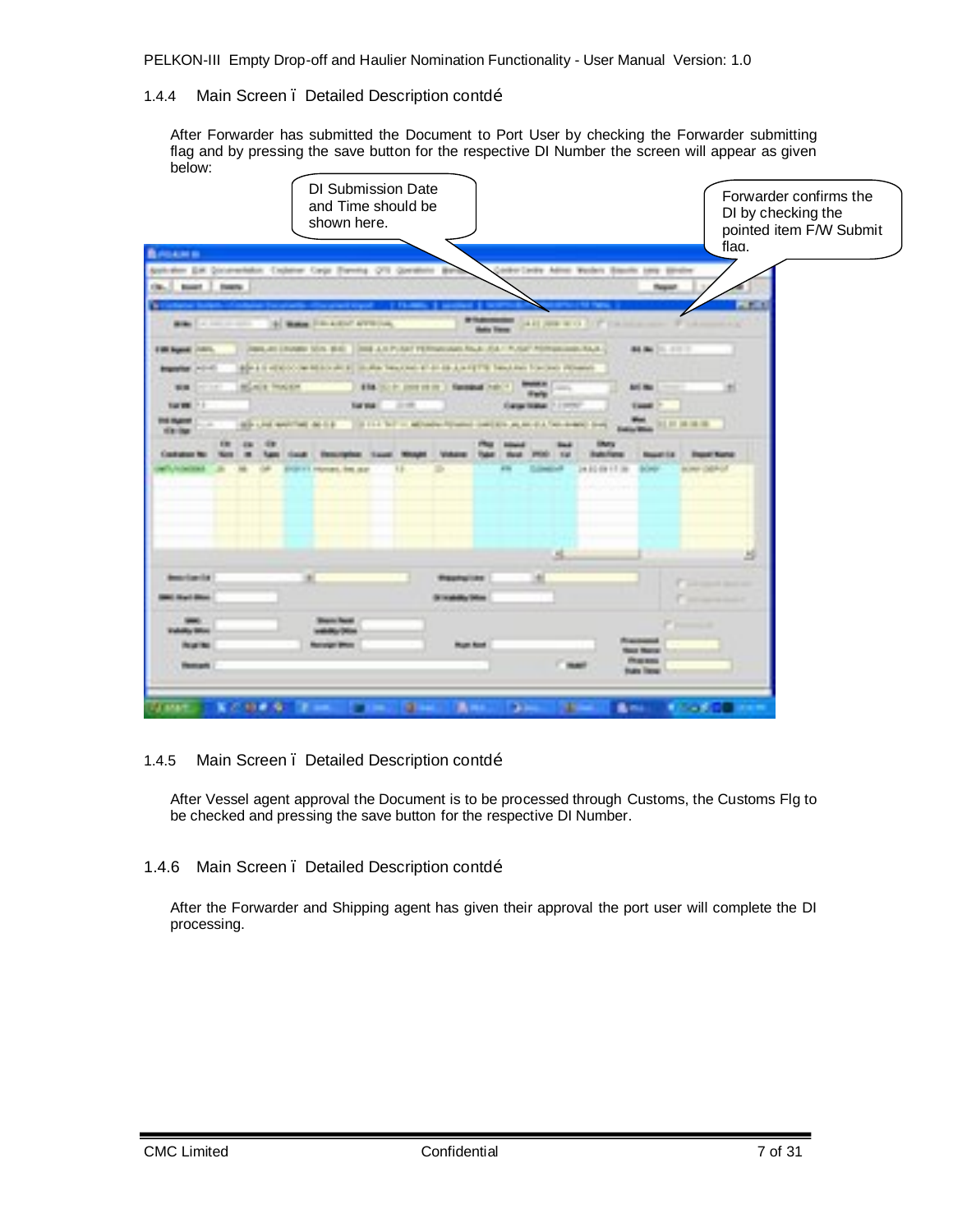# **1.5 Document Import for Full Containers - Steps**

- 1.5.1 Entering Containers for DI:
	- 1. Forwarder has to log in into the application with his username and password.
	- 2. Navigate to Document Import Screen. By default forwarder code and the respective name will be populated.
	- 3. Enter "**Importer**", "**BL Number**", "**SCN**", "**Tot Wt**", "**Tot Vol**", "**Vsl Agent /Ctr Opr**".
	- 4. Enter Container number belonging to SCN.
	- 5. Enter Inland Destination in the fields **%aland Dest**+.
	- 6. Enter the **POO (Port Of Origin)**
	- 7. Enter the **Haulier Code**(if any)
	- 8. Enter the **Delivery Date and Time(if any)**
	- 9. Tick at **%W Initialization**+
	- 10. **DI Number**+for the respective containers will be generated on saving the data.
	- 11. After Forwarder file the DI for the containers Vessel Agent/Ctr Operator should approve the data entered by the Forwarder.
- 1.5.2 Shipping Agent/Container Operator Approval of DI:
	- 1. Vessel Agent/Container Operator has to log into the application with his username and password.
	- 2. Navigate to Document Import Screen. By default Vessel Agent Code/Container Operator code and their respective name will be populated.
	- 3. Vessel Agent/Container Operator gives his approval by checking the "**Vessel Agent Approval Flag**+and saves the data.
	- 4. Depot Cd(Depot Code) is Optional for the Vessel Agent and remaining fields are optional for the user to input.
- <span id="page-7-1"></span><span id="page-7-0"></span>1.5.3 Submission of DI by Forwarder:
	- 1. Forwarder has to log in into the application with his username and password.
	- 2. Navigate to Document Import Screen. By default forwarder code and the forwarder name will be populated.
	- 3. Haul Cd(Haulier Code) is mandatory for the Forwarder .
	- 4. Forwarder Agent gives his approval by checking the "**F/W Submit Flag**". "**Submission date**  and time+will be populated. Forwarder then saves the data.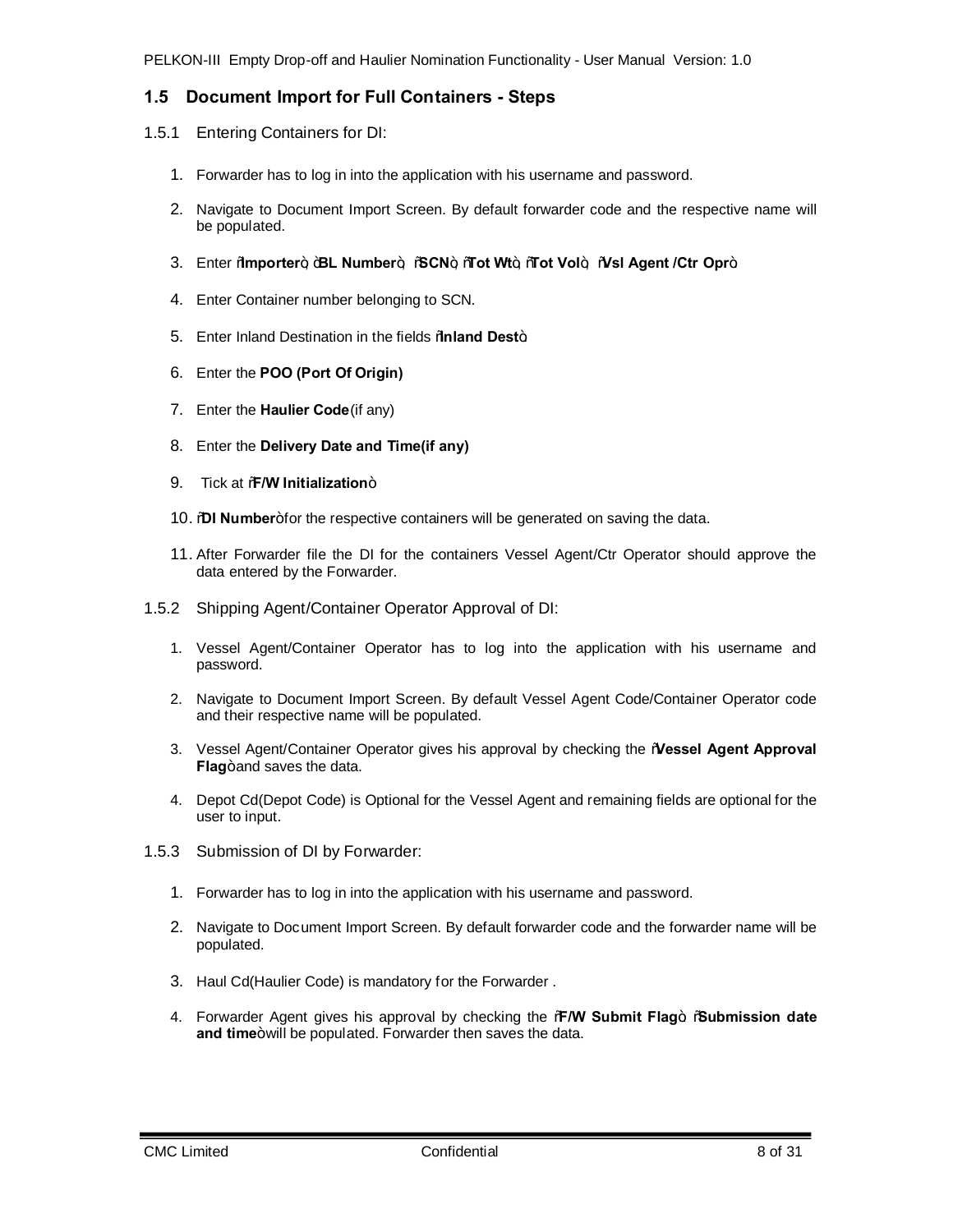- 1.5.4 DI process by Porto Customer Service Unit(UPP)
	- 1. Using the Document Status Monitoring UPP of Clerk will monitor all the DI that have been filed from time to time. If the shipping agent is a Cash Customer then has to go to Customer Service(UPP) for the Estimation Of Charges. If the shipping agent is a Credit Customer the process as it is.
	- 2. Once UPPG Clerk checks and processes the DI and Customs is already released the DI, the container will be reflected automatically in the Haulier Delivery Request and goes to **"BOOKED"** state.
- 1.5.5 DI process by Customs
	- 1. Custom will checks and approves based on the Document Import No.
	- 2. Once Customs released DI and UPP has approved the DI, the container will be reflected automatically in the Haulier Delivery Request and goes to **"BOOKED"** state.

*Note: For 1.5.4 and 1.5.5 can be done either one first. But for the container to be reflected in the Haulier Delivery Request Screen, both Customs and UPP must be released/approved the DI.*

# **1.6 Description of Fields**

The following is the description of each field on each screen or area of screen. The fields that have been marked with Shaded box are mandatory fields that must be populated for the user to proceed.

### · **F/W Agent**

Forwarder is the person who acts on behalf of Vessel Agent or Container Operator.



User to enter SCN or has to select one from the drop down list.

This is number which represents the voyage that user should be selecting for working with. This is 7-digit voyage call number that is generated by the system for every voyage that is registered.

· **Vsl Name**

When user selects SCN, the system displays the vessel name associated with the SCN in this field. It is a display only field.

· **Importer**

Importer is the party that imports the container.

**BL** Number

BL number is unique for the respective DI.

**Tot Weight** 

<span id="page-8-1"></span><span id="page-8-0"></span>Total Weight of the cargo Present in all the Containers for which DI is processing.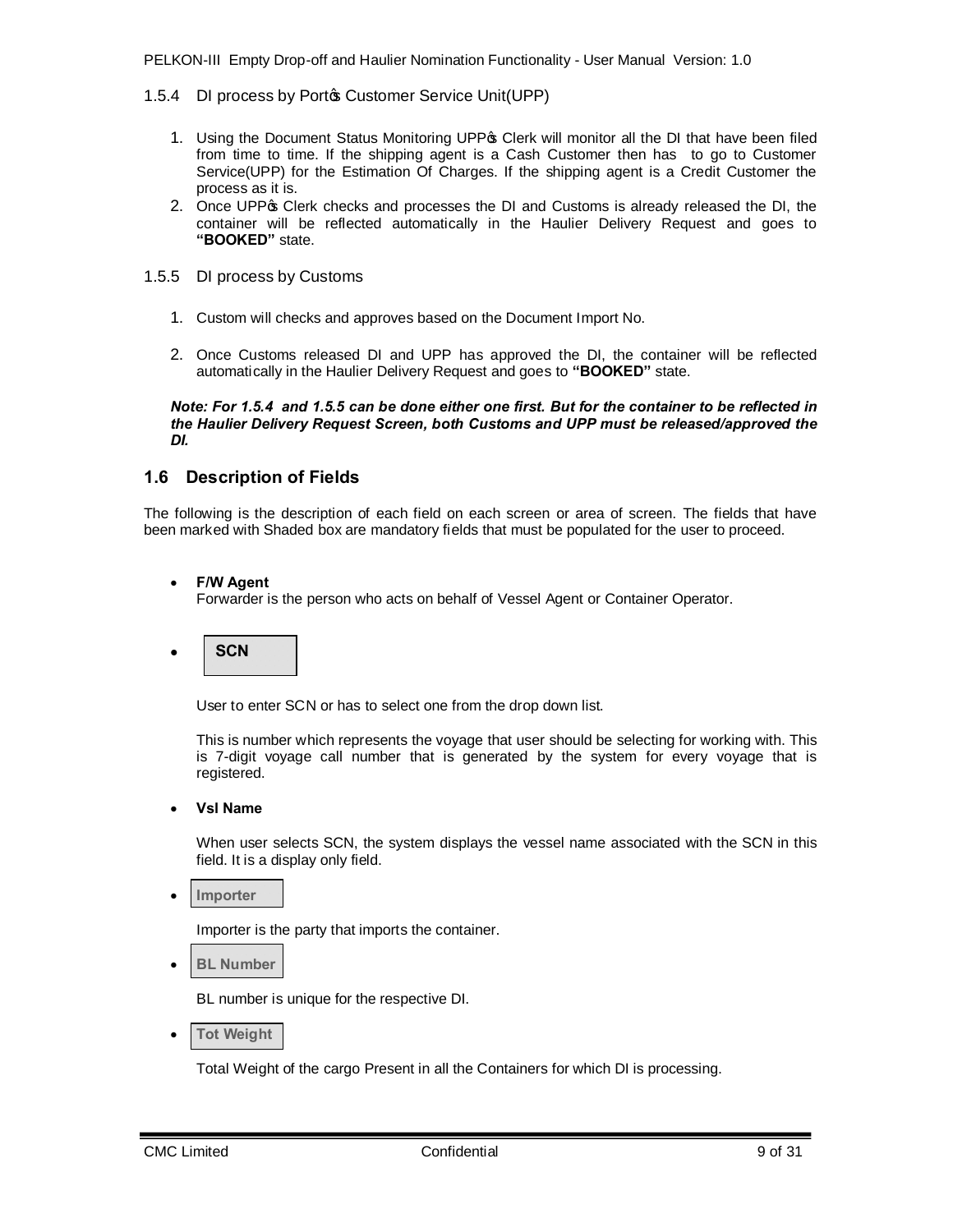· **Tot Volume**

Total Volume of the cargo present in all the Containers for which DI is processing.

**Vsl Agent/Container Operator** 

Valid Shipping Agent or Container operator who is look after the containers he may be cash party also

· **Invc Party**

It represents the party responsible to pay charges.

· **Account No**

Account code associated with the invoice party.

· **Container Number**

It represents the container number for which DI is to be filed.

· **Ctr Sz**

It represents container size of the Container. This is Display field.

· **Ctr Ht**

It represents container height of the Container. This is Display field.

· **Ctr Type**

It represents container type of the Container. This is Display field.

· **Cmdt**

Commodity Code of the Cargo present in the container.

· **Description**

It represents description of the commodity code. This is a Display field.

· **Weight**

It represents the weight of the cargo present in the container. This is Display field.

· **Volume** 

Volume of the cargo present in the container. This is Display field.

**Pkg Type** 

It represents type of cargo present in the container.

· **Inland Destination**

It represents the destination of the container.

· **POO**  It represents Port of Origin of the container.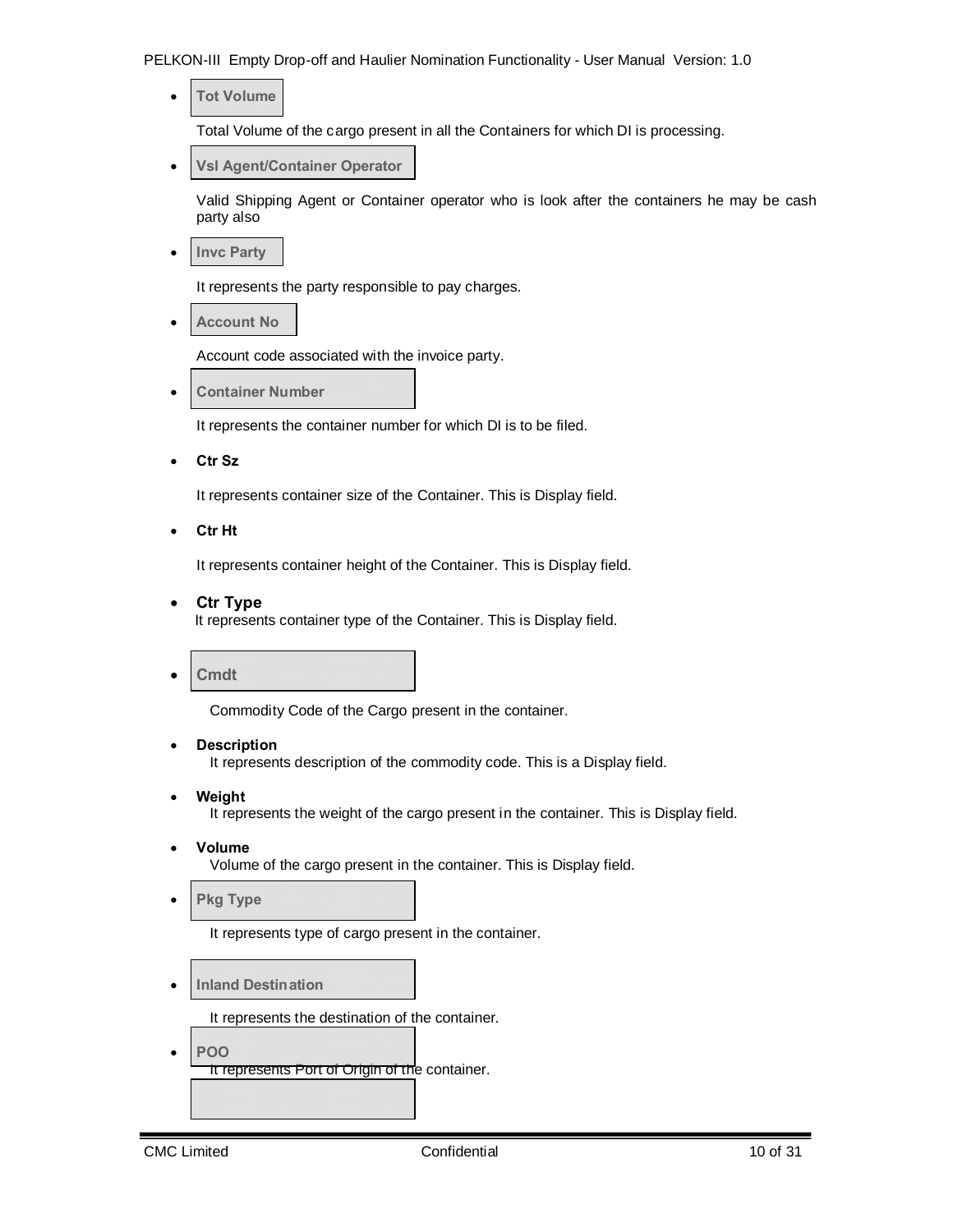· **Haul cd**

It represents the Haulier that would be carrying the container.

· **Dlvry Date Time**

It represents the Haulier that would be carrying the container.

· **Depot cd**

It represents the destination where the container is to be dropped at.

Dem Conf Cd

 It is an optional field. Shipping agent or Container operator i.e., owner of the containers enter the demurrage code or select from LOV by pressing F9.

· **Shipping Line**

It is an optional field. Enter or select from LOV appropriate shipping line.

- · **Dmg Start Dttm** It is an optional field. It represents demurrage start date and time.
- · **DI Validity Dttm**

Document import validity period represents the validity date and time of DI.

During estimation of Invoice Demurrage charge can be calculated based on demurrage start date and time. It is mandatory for cash party.

· **Store Rent Validity Dttm**

During estimation of Invoice container storage charges are calculated based on Store Rent Validity date and time. It is mandatory for cash party.

· **Rcpt No**

It represents Receipt number. It is mandatory for cash party.

#### · **Receipt Dttm**

Date and Time the receipt number was generated. It is mandatory for cash party.

**Receipt Amt** 

It represents the amount paid against the receipt number. It is mandatory for cash party.

### · **Processed User Name**

It represents the name of the UPP<sub>\$</sub> clerk who processed the DI. This is a display field.

#### · **Processed Date Time**

It represents the date and time at which the port user has processed the DI.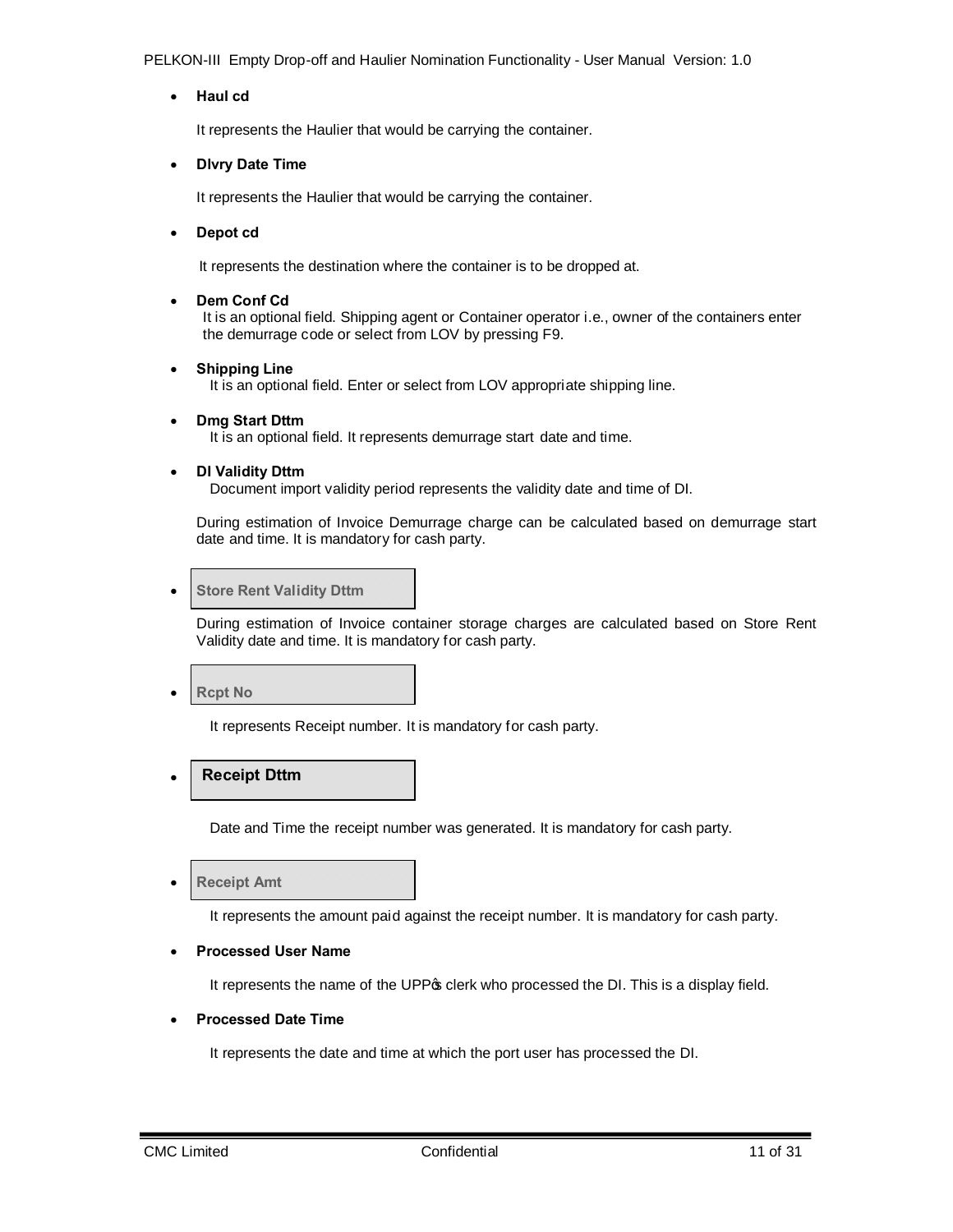# **2 Haulier Delivery Request**

# **2.1 Introduction**

After Customs Clearance and DI has been processed for import/pending/storage containers Haulier must request the containers to be taken out of the port. Such request is called Haulier Delivery Request. Haulier Delivery Request is mandatory for both empty and full containers that are to be delivered out of the port via road. If Haulier Delivery Request is in booked state then the Container can be planned or rejected.

# **2.2 System Navigation – Haulier Delivery Request**

This section demonstrates how to navigate up to Haulier Delivery Request screen. The navigation process to access Haulier Delivery Request is as follows

- 1. Click on the MACH Logon icon
- 2. Logon screen appears
- 3. Log in with proper user id and password
- 4. Main menu screen appears
- 5. Click on Container from main menu bar.
- 6. Select Haulier Requests from drop down menu.
- 7. Select Haulier Delivery Request from drop down menu.
- <span id="page-11-1"></span><span id="page-11-0"></span>8. **Navigation: - Container -> Haulier Requests -> Haulier Delivery Request (Short Cut Key: - ALT + N, H, D)**

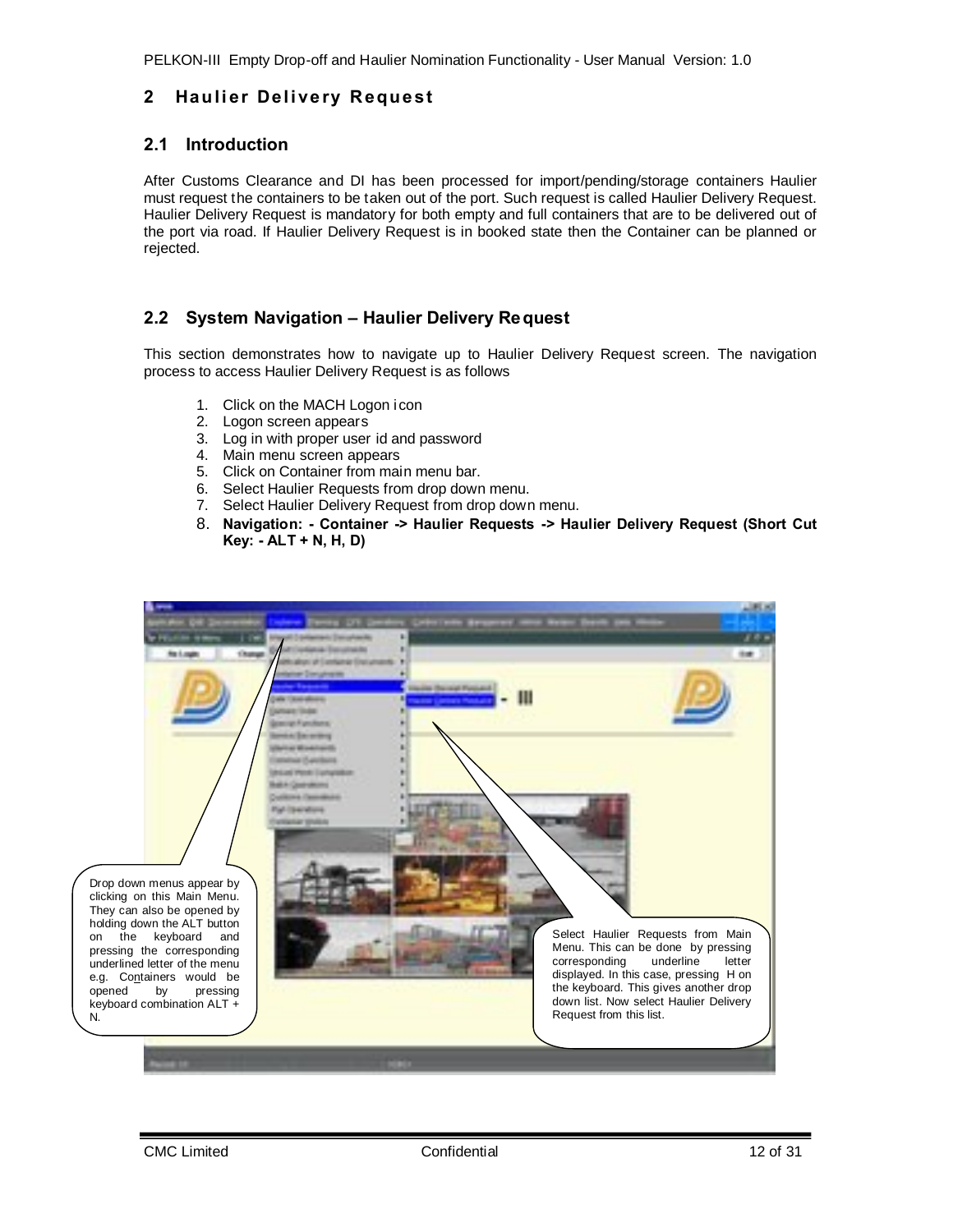# **2.3 Overview of Haulier Delivery Request screen and comments**

### 2.3.1 Main Screen . Main Areas

On selecting Haulier Delivery Request from the menu, the user is presented with the screen below. The main screen can be broken down into three areas:

- 1. Toolbar
- 2. Selection Criteria
- 3. Table

<span id="page-12-1"></span><span id="page-12-0"></span>The areas are shown below (the blue dashed lines separate the different areas):

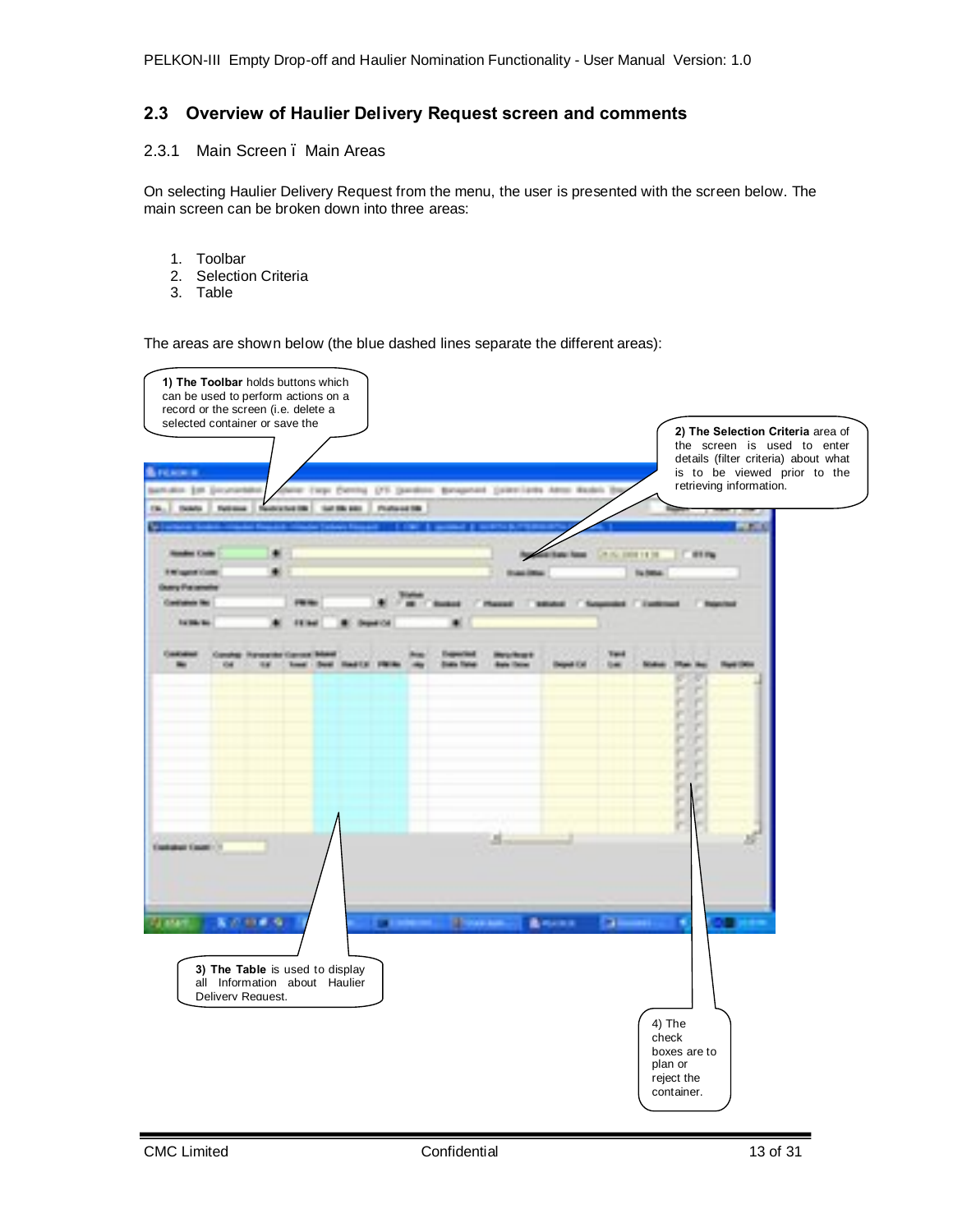### 2.3.2 Main Screen . Detailed description

<span id="page-13-0"></span>On selecting the Haulier Delivery Request Screen function, the user is presented with a screen similar to the one below:

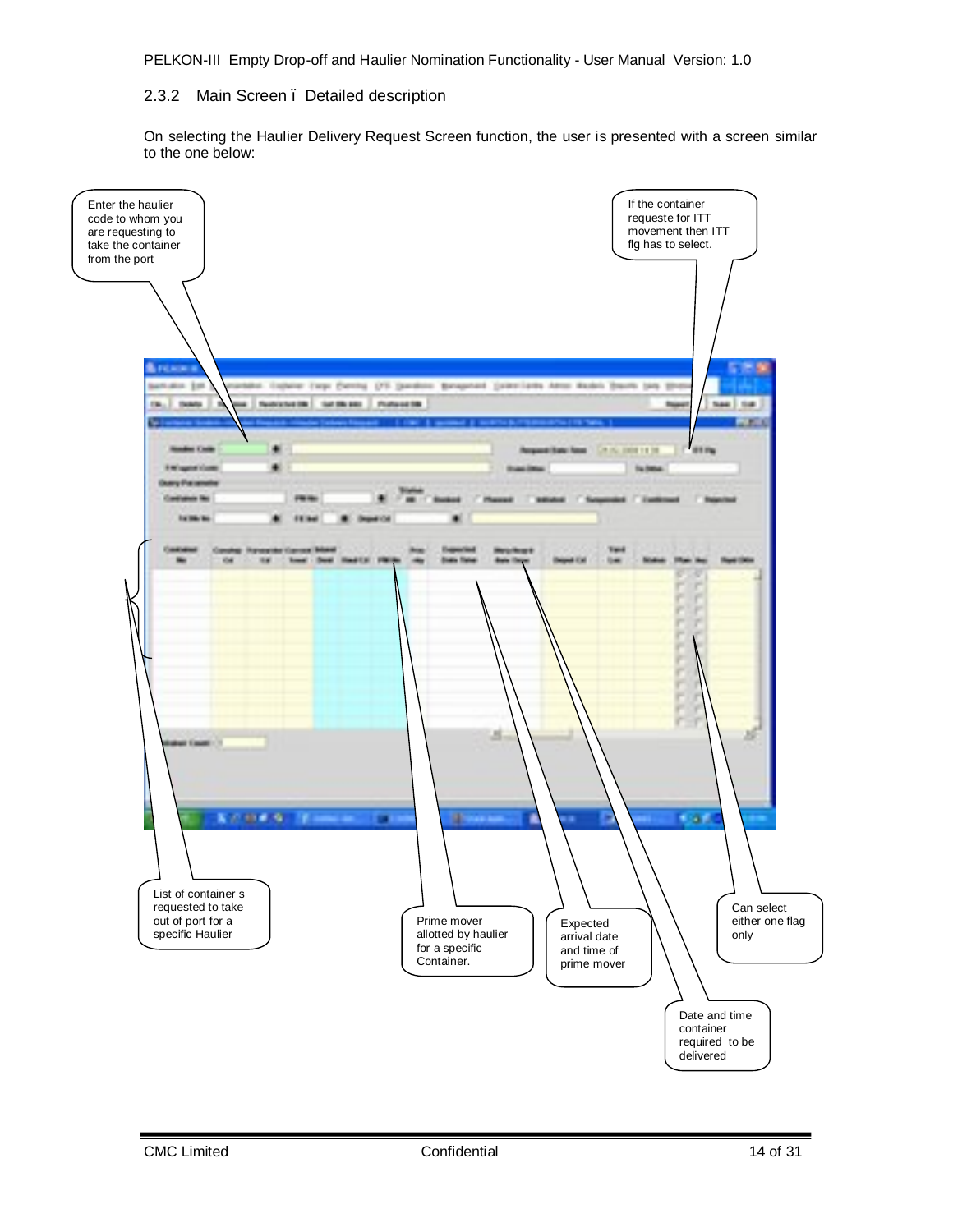# **2.4 Haulier Delivery Request –Steps**

- 2.4.1 Process to retrieve Haulier Delivery requested containers:
	- 1. Enter **Maulier Code**+
	- 2. By pressing **Retrieve**+ Button containers for which Haulier Delivery Request is done are retrieved.
	- 3. User can also retrieve the request based on specific range of date by specify date in the '**From Dttm'** and **'To Dttm'** fields.
- <span id="page-14-1"></span><span id="page-14-0"></span>2.4.2 Process to request Haulier Delivery for Import Containers:
	- 1. Enter Haulier code in the field "**Haulier Code**+ This field is populated automatically for external user (Haulier) and disabling the LOV.
	- 2. Enter Forwarder code in the field % W Agent Code+ This field is populated automatically for external user (Forwarder) and disabling the LOV.
	- 3. If the External User plays the dual role of Haulier and Forwarder, then an alert message popos up prompting the user to select his Role.
	- 4. The External User can also retrieve the request based on specific range of date by specify date in the '**From Dttm'** and **'To Dttm'** fields.
	- 5. Retrieve the details by pressing **"Retrieve"** button on the basis of Haulier Code or F/W Agent Code, Including ITT Containers will be displayed.
	- 6. If container is to be planned then the **"Rian fig**+ is to be checked by the Haulier.
	- 7. If container is to be rejected then the **Regi flg**+is to be checked by the Haulier(if any).
	- 8. Container attributes ie %Gtr sz+,+Ctr Ht+,+Ctr Type+, +Fe Ind+, +Cstm Ref No+,+Yard Loc<sub>+</sub>+Current Tmnl++To Tmnl+and %Remarks+are populated.
	- 9. If the Forwarder is logged in then **Plan flg** and **Rej flg** cannot be checked.
	- 10. If request status is **"REJECTED",** the Forwarder can update the New Haulier Code and press the **"Save"** button.
	- 11. **Expected Date Time**+and **@elivery Required Date Time**+are optional fields.
	- 12. Press *Save+button to save the changes.*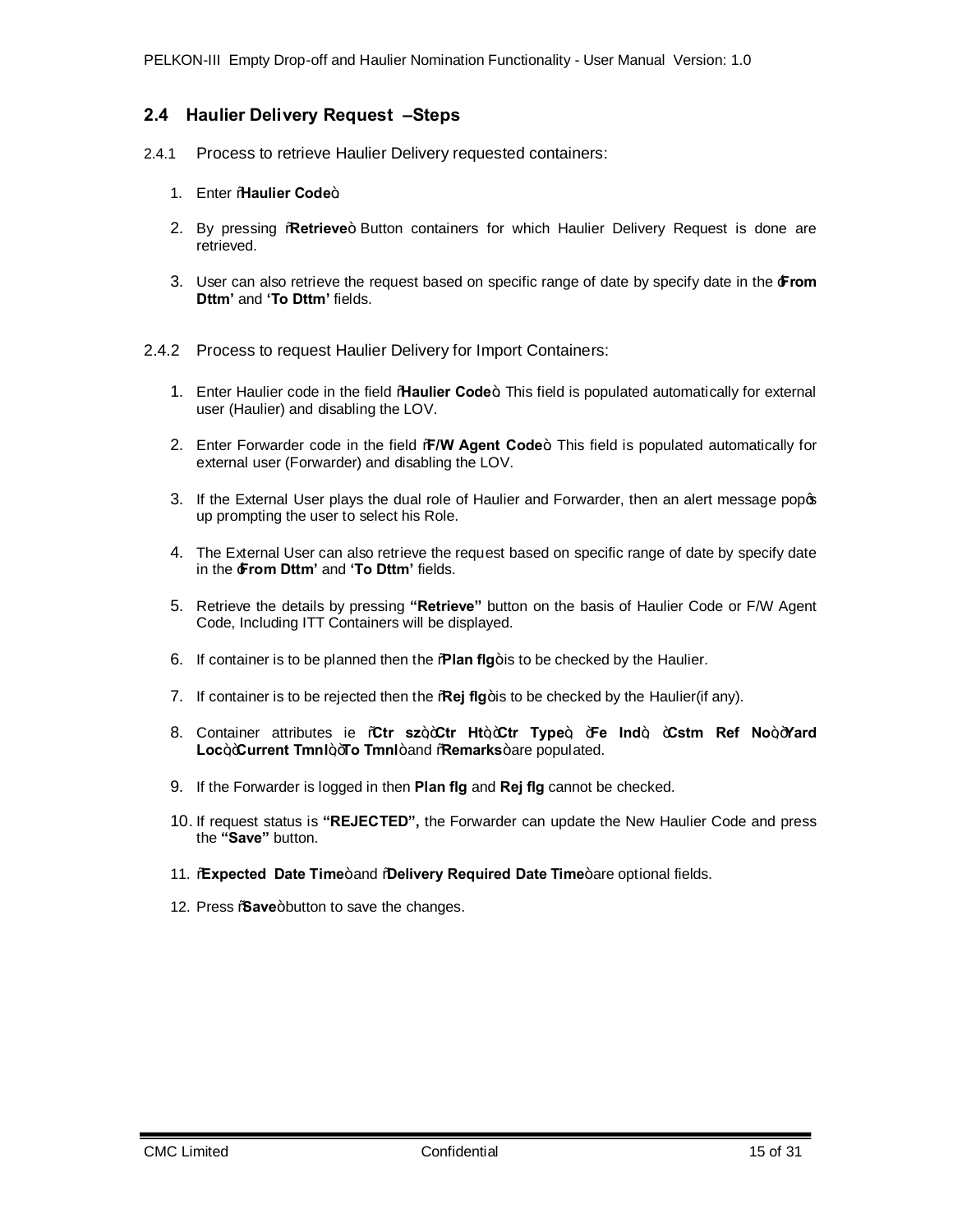# **2.5 Description of Fields**

The following is the description of each field on each screen or area of screen. The fields that have been marked with Shaded box are mandatory fields that must be populated for the user to proceed.

· **Haulier Code**

It represents the Haulier Code.

**F/W Agent Code** 

It represents the Forwarding Agent Code.

### · **Request Date Time**

This is a display field. System Date will be populated by default into this field.

· **ITT Flg**

When a Container is requested for ITT movement then ITT Flg is checked.

· **From Dttm** 

Query parameter to retrieve specific from date and time.

· **To Dttm** 

Query parameter to retrieve specific to date and time.

· **Container No**

Query parameter to retrieve specific container.

· **PM No**

Query parameter to retrieve details pertaining to specific container.

· **F/E Ind**

Query parameter to retrieve pertaining Full(F) and Empty(E) of container status.

· **Yd Blk No**

Query parameter to retrieve details pertaining to specific yard Block.

· **Depot Cd**

Query parameter to retrieve details pertaining to specific Depot Operator.

· **Status**

<span id="page-15-0"></span>Query parameter to retrieve details according to the delivery status of the container.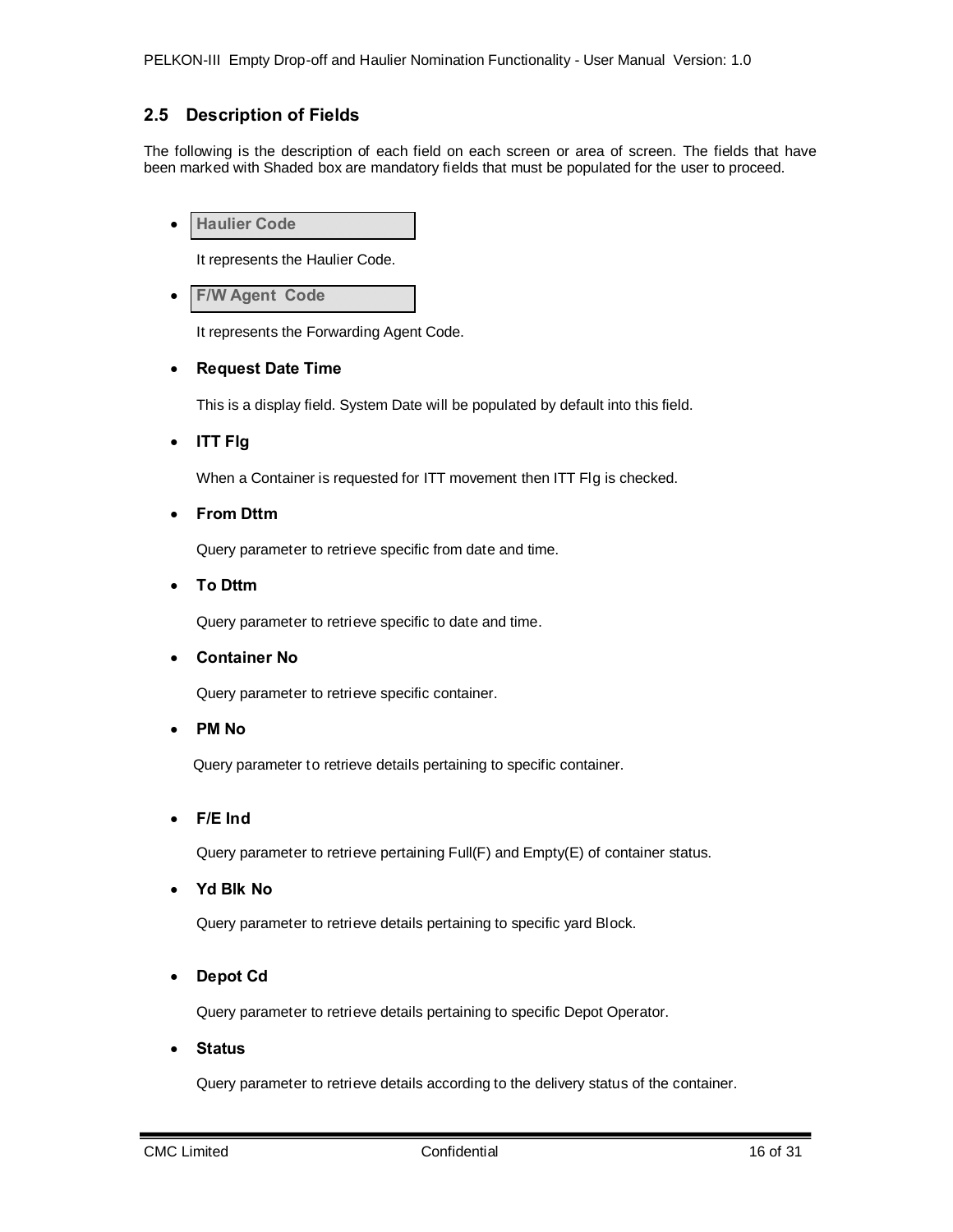#### · **Container No**

It represents the container for which delivery request is required.

· **Conship cd**

It represents the consignee code of the container

· **Forwarder cd**

It represents the forwarder code of the container.

· **Inland Dest**

It represents the inland destination of container

· **Haul cd**

It represents the Haulier that would be carrying the container.

· **Priority**

It represents the priority that has been set by the Haulier for delivery of the container.

### · **Expected Date Time**

It is an optional field. Enter the expected time of arrival of the prime mover if required.

### · **Dlvry Date Time**

If Forwarders have been inputted the Delivery date and time in the DI Screen, it will be reflected here.

### · **PM No**

It represents the prime mover number that will take the delivery of the container.

### · **Yard Loc**

It represents the yard location of the container.

### · **Depot cd**

It represents the Depot Code where haulier has to drop. off the empty container.

· **Current Tmnl**

Current Terminal identifies the terminal where the container is located.

### · **DI Validity Date**

It represents the Document Import Validity Date.

· **Status**

It represents the status of the request.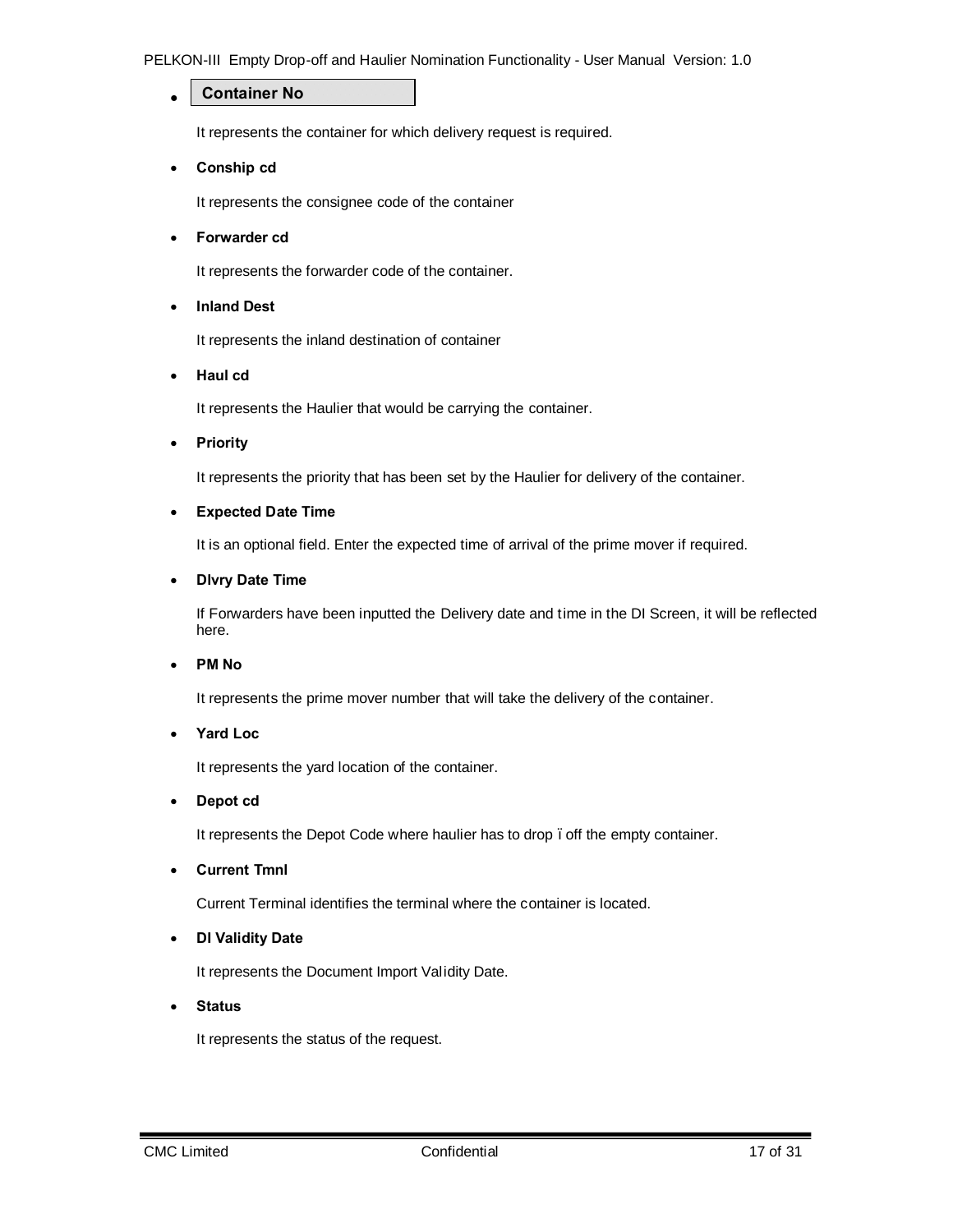# · **Rqst dttm**

It represents the request Date.

## · **DEMG Vldt Date**

It represents the Demurrage Validity Date.

### · **Rfr Vldt Date**

It represents the Reefer Validity Date.

# · **Strg Vldt Date**

It represents the Storage Validity Date.

· **Ctr Sz**

It represents the size of the container.

· **Ctr Ht**

It represents the height of the container.

· **Ctr Tp**

It represents the type of the container.

· **F/E Ind**

It represents full/empty indicator.

· **Ctr Opr**

It represents the owner of the container.

· **Cstm Ref No**

Custom Reference Number for the particular container is populated in this field.

· **Conship nm**

It represents the Consignee full name.

· **Forwarder nm**

It represents the Forwarder full name.

· **Haulier nm**

It represents the Haulier full name.

· **Depot nm**

It represents the Deport full name.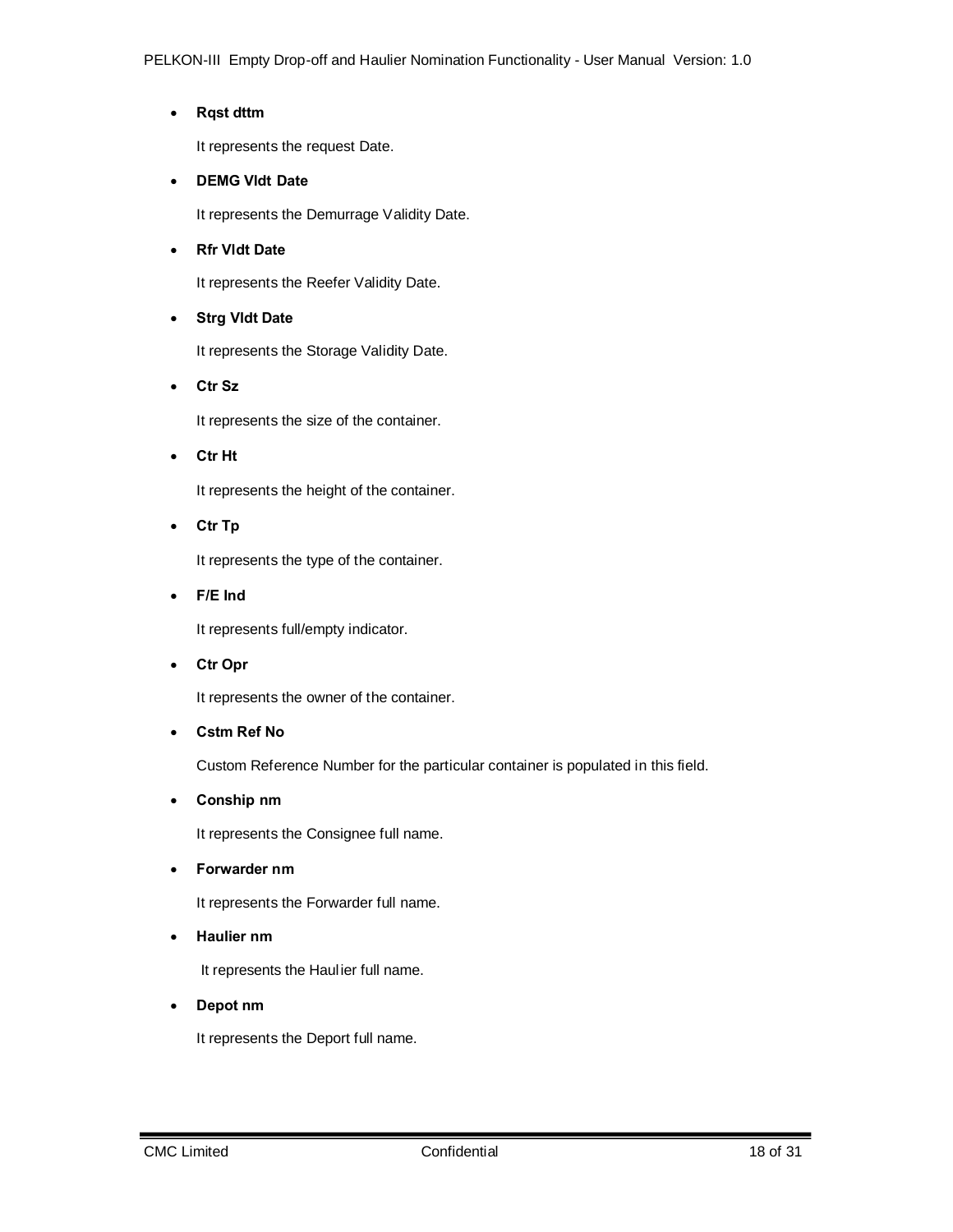# **3** Haulier Nomination By Forwarder

## **3.1 Introduction**

All rejected containers through the Haulier Delivery Request Screen needs to be deleted and then should be nominated through **"Haulier Nomination By Forwarder**+screen.

All new request made in this screen goes to booked state.

# **3.2 System Navigation – Haulier Nomination By Forwarder**

This section demonstrates how to navigate up to Haulier Nomination By Forwarder screen. The navigation process to access Haulier Delivery Request is as follows

- 1. Click on the MACH Logon icon
- 2. Logon screen appears
- 3. Log in with proper user id and password
- 4. Main menu screen appears
- 5. Click on Container from main menu bar.
- 6. Select Haulier Requests from drop down menu.
- 7. Select Haulier Nomination By Forwarder from drop down menu.
- <span id="page-18-1"></span><span id="page-18-0"></span>**8. Navigation: - Container -> Haulier Requests -> Haulier Nomination By Forwarder (Short Cut Key: - ALT + N, H, H)**

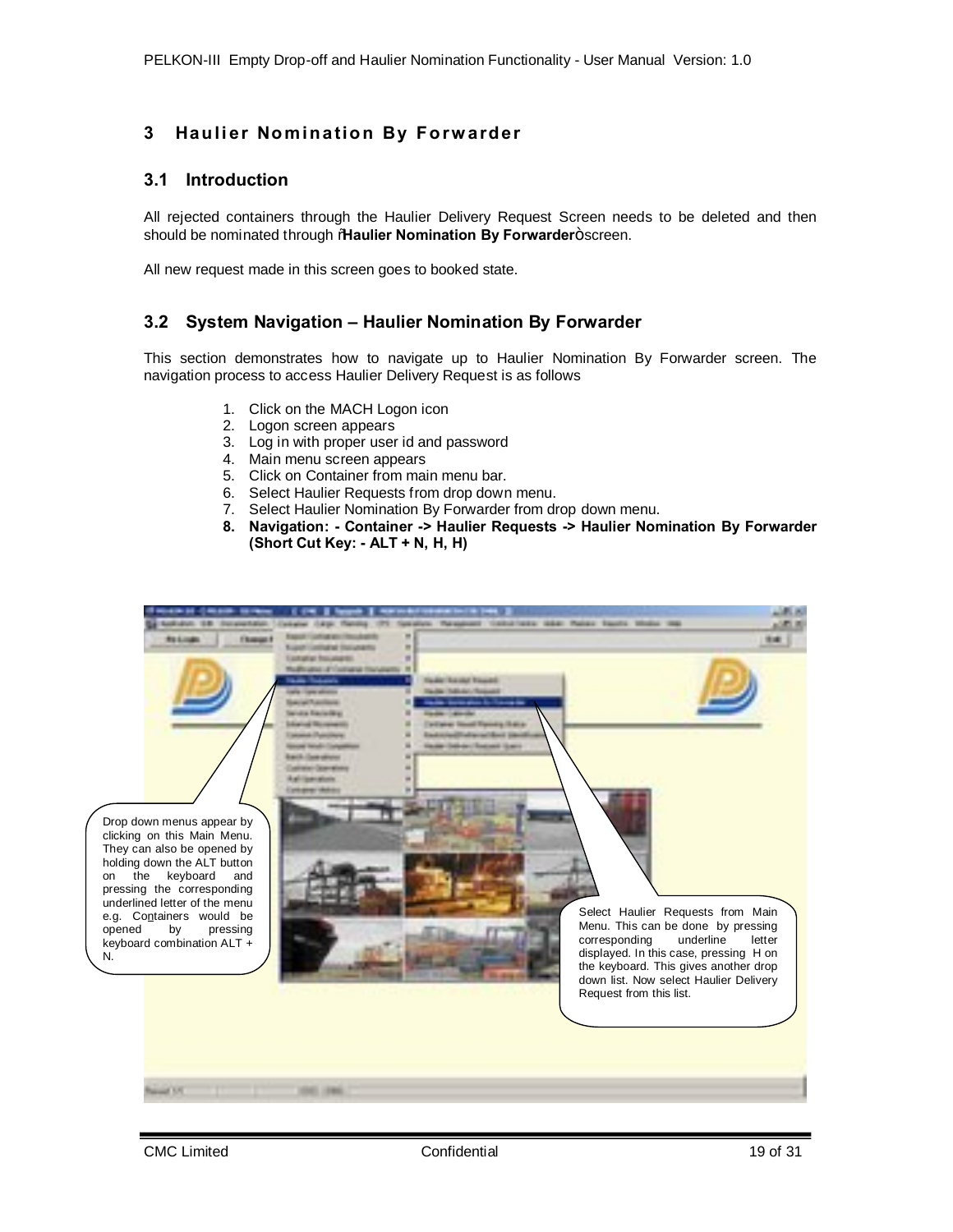# **3.3 Overview of Haulier Nomination By Forwarder screen and comments**

### 3.3.1 Main Screen . Main Areas

On selecting Haulier Nomination By Forwarder from the menu, the user is presented with the screen below. The main screen can be broken down into three areas:

- 1. Toolbar
- 2. Selection Criteria
- 3. Table

The areas are shown below (the blue dashed lines separate the different areas):



<span id="page-19-1"></span><span id="page-19-0"></span>1.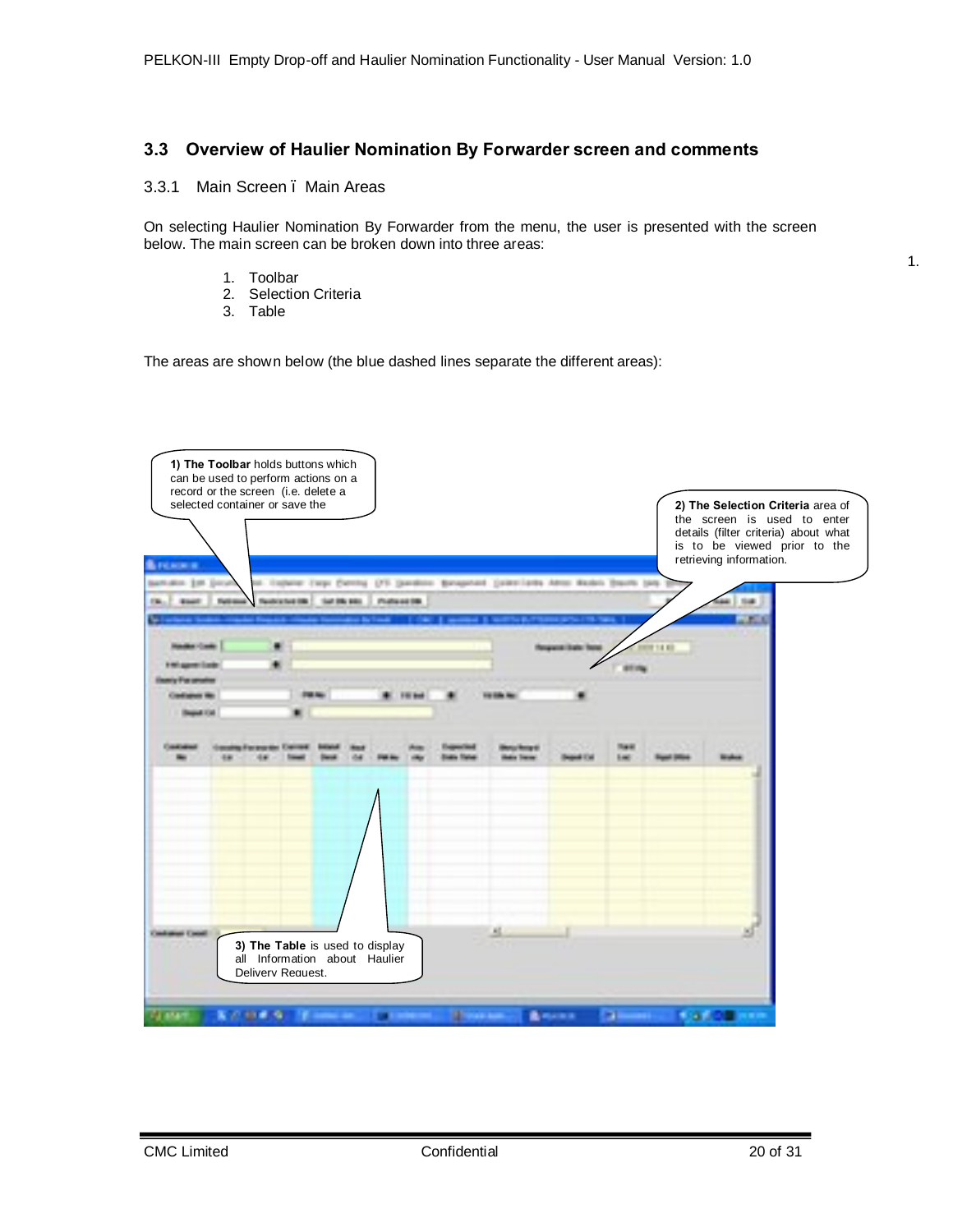### 3.3.2 Main Screen – Detailed description

On selecting the Haulier Nomination By Forwarder Screen function and the user is presented with a screen similar to the one below:



# **3.4 Haulier Nomination By Forwarder –Steps**

- <span id="page-20-1"></span><span id="page-20-0"></span>3.4.1 Process to retrieve Haulier Nomination By Forwarder nominated containers:
	- 1. Enter %Haulier Code<sup>+</sup> + **Forwarder Code**+.
	- 2. By pressing **Retrieve**+Button all containers are retrieved.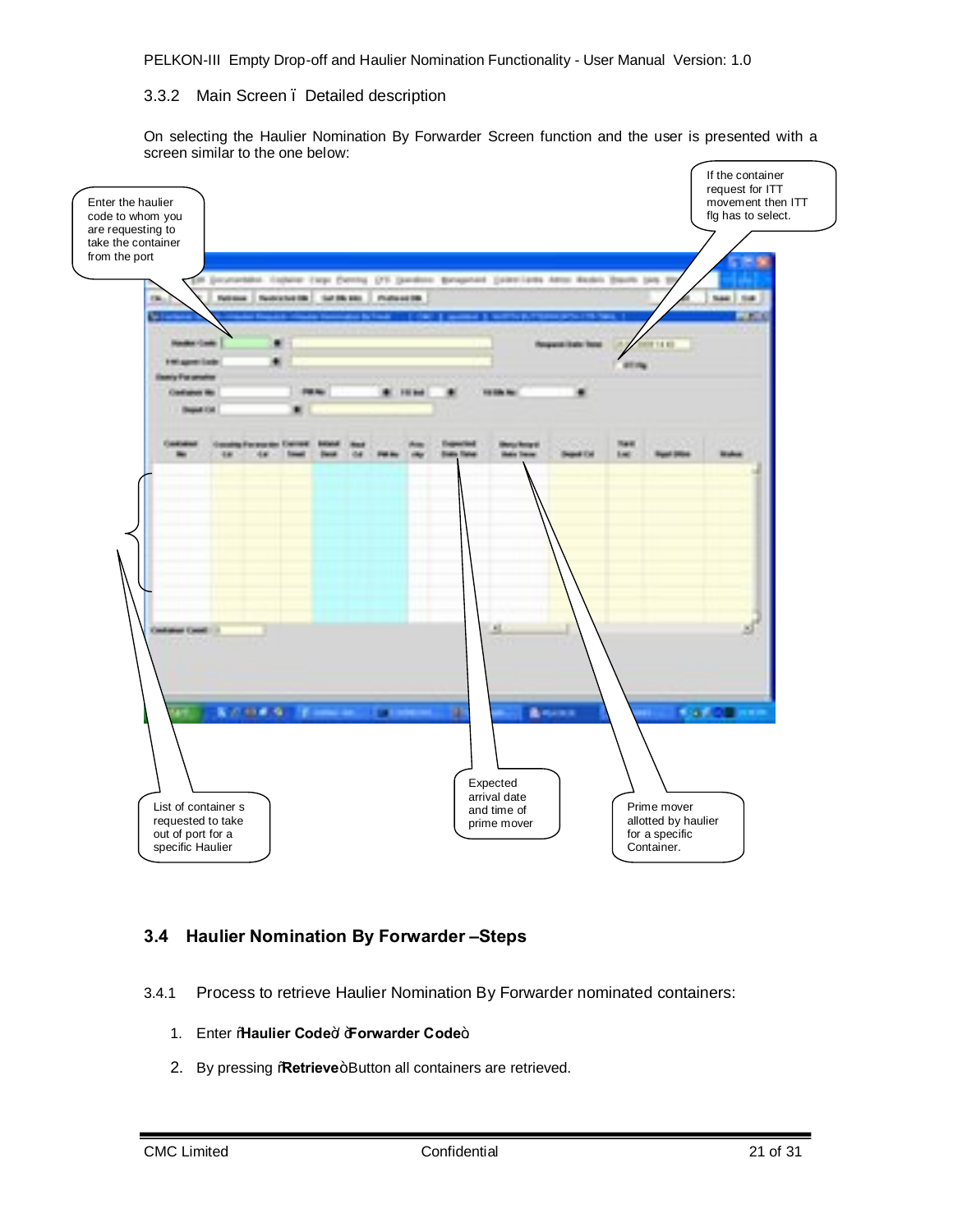- 3.4.2 Process to nominate Import Container for Haulier Delivery:
	- 1. Enter Haulier code in the field "**Haulier Code**+ This field is populated automatically for external user (Haulier) and disabled.
	- 2. Enter Haulier code in the field **%V agent Code**  $\pm$  This field is populated automatically for external user (Forwarder) and disabled.
	- 3. Enter Container number in the **Container No**+field for which delivery is required.
	- 4. Container attributes ie "**Ctr sz**","**Ctr Ht**","**Ctr Type**","**Fe Ind**","**Cstm Ref No**","**Yard** Loc<sub>+</sub>+Current Tmnl+<sub>+</sub>To Tmnl+and \Remarks+are populated.
	- 5. Enter Inland Destination in the fields **%aland Dest**+
	- **6. Expected Date Time**+and **@elvy Reqrd Date Time**+are optional fields.
	- 7. Press % ave+button to save the changes.

### **3.5 Description of Fields**

The following is the description of each field on each screen or area of screen. The fields that have been marked with Shaded box are mandatory fields that must be populated for the user to proceed.

**Haulier Code** 

It represents the Haulier Code.

**F/W Agent Code** 

It represents the Forwarding Agent Code.

#### · **Request Date Time**

This is a display field. System Date will be populated by default into this field.

· **Container No**

Query parameter to retrieve specific container.

· **PM No**

Query parameter to retrieve details pertaining to specific container.

· **F/E Indicator**

Query parameter to retrieve either Container is Full(F) or Empty(E).

· **Yd Blk No**

<span id="page-21-1"></span><span id="page-21-0"></span>Query parameter to retrieve container in the specific block.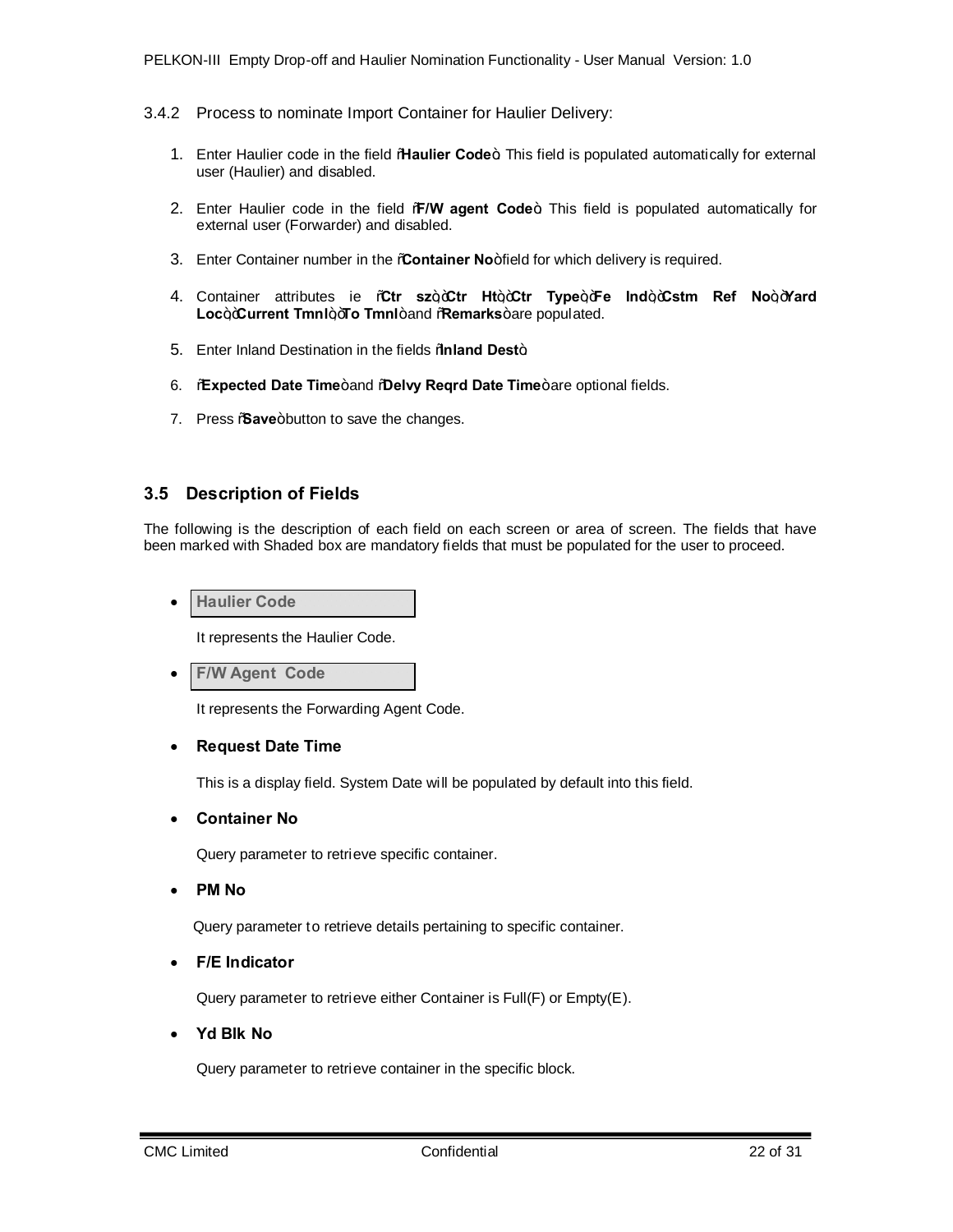· **Depot Cd**

Query parameter to retrieve specific Depot.

· **Container No**

Enter the container for which delivery request is required.

· **Conship cd**

It represents the Consignee Code of the container

· **Forwarder cd**

It represents the Forwarder Code of the container.

**Inland Dest**

It represents the inland destination of container

· **Haul Cd**

·

It represents the Haulier that would be trucked out the container.

### · **Expected Date Time**

It is an optional field. Enter the expected time of arrival of the prime mover (if required)

### · **Dlvry Reqrd Date Time**

It is an optional field. Enter the delivery date and time of when container is expected to be taken out.

· **PM No**

It represents the prime mover number that will take the delivery of the container.

· **Yard Loc**

It represents the yard location of the container.

· **Depot Cd**

It represents the Depot Code where haulier has to drop . off the empty container.

· **Current Tmnl**

Current Terminal identifies the terminal where the container is located.

· **DI Validity Date**

It represents the Document Import Validity Date.

· **Status**

It represents the status of the request.

· **Rqst dttm**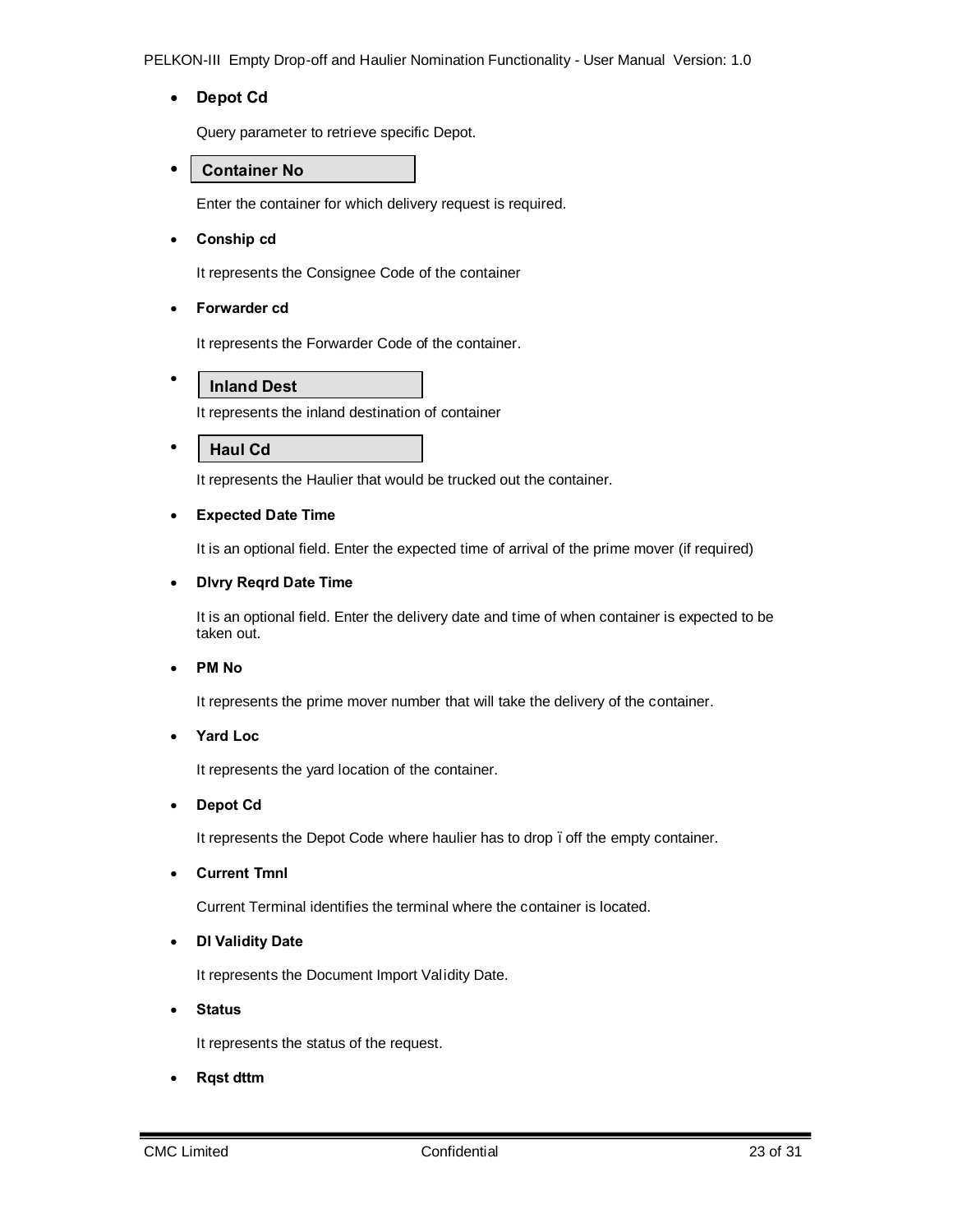It represents the request Date.

### · **DEMG Vldt Date**

It represents the Demurrage Validity Date.

### · **Rfr Vldt Date**

It represents the Reefer Validity Date.

### · **Strg Vldt Date**

It represents the Storage Validity Date.

### · **Ctr Sz**

It represents the size of the container.

· **Ctr Ht**

It represents the height of the container.

· **Ctr Tp**

It represents the type of the container.

· **F/E Ind**

It represents full/empty indicator.

· **Ctr Opr**

It represents the owner of the container.

· **Cstm Ref No**

Custom Reference Number for the particular container is populated in this field.

· **Conship nm**

It represents the Consignee full name.

· **Forwarder nm**

It represents the Forwarder full name.

· **Haulier nm**

It represents the Haulier full name.

· **Depot nm**

It represents the Deport full name.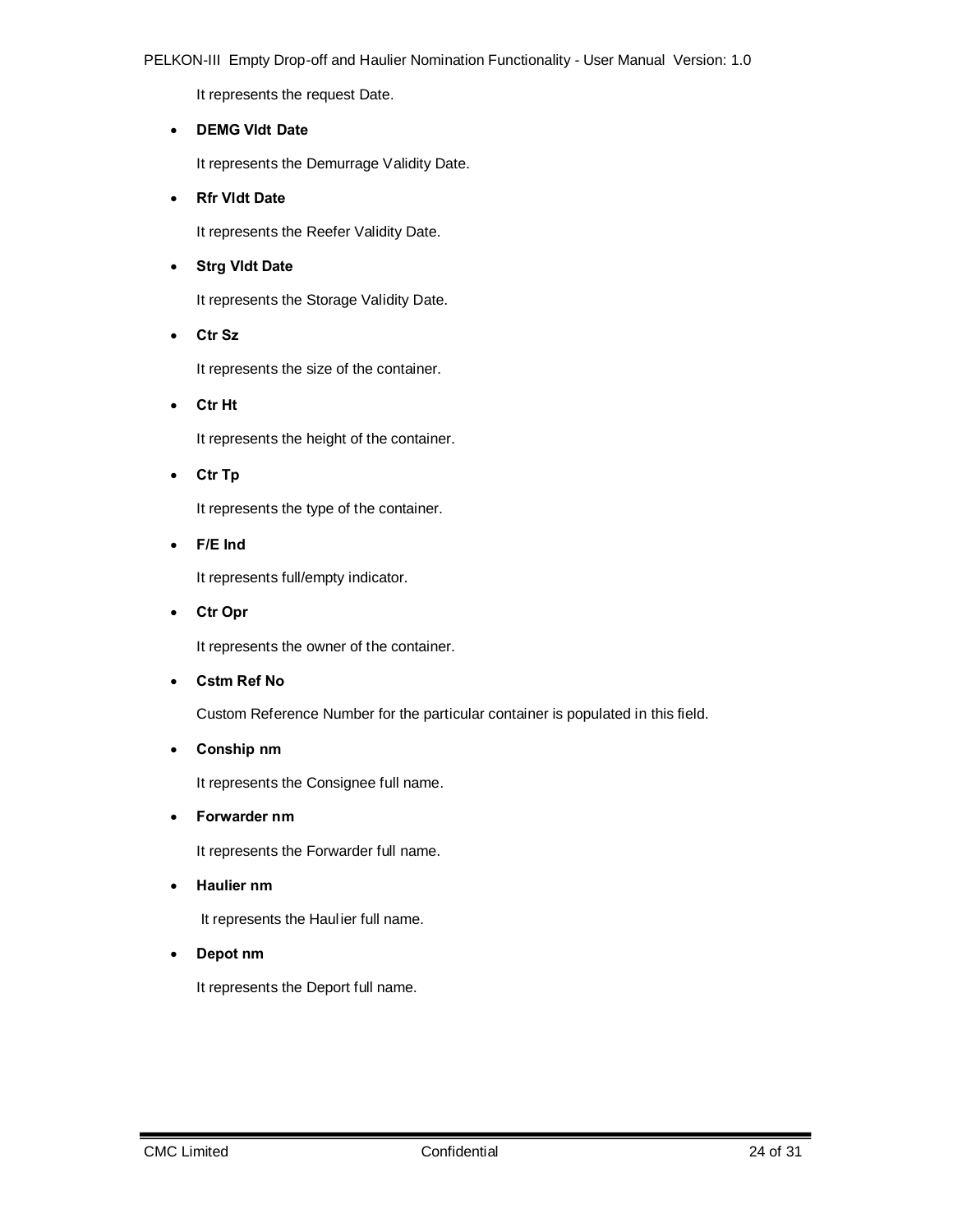# **4 Haulier Delivery Request Query**

# **4.1 Introduction**

Forwarders can check and monitor their request status using the "**Haulier Delivery Request Query**" screen.

# **4.2 System Navigation – Haulier Delivery Request Query**

This section demonstrates how to navigate up to Haulier Delivery Request Query Screen. The navigation process to access Haulier Delivery Request Screen is as follows

- 1. Click on the MACH Logon icon
- 2. Logon screen appears
- 3. Log in with proper user id and password
- 4. Main menu screen appears
- 5. Click on Container from main menu bar.
- 6. Select Haulier Requests from drop down menu.
- 7. Select Haulier Nomination By Forwarder from drop down menu.
- <span id="page-24-1"></span><span id="page-24-0"></span>**8. Navigation: - Container -> Haulier Requests -> Haulier Delivery Request Query (Short Cut Key: - ALT + N, H, H)**

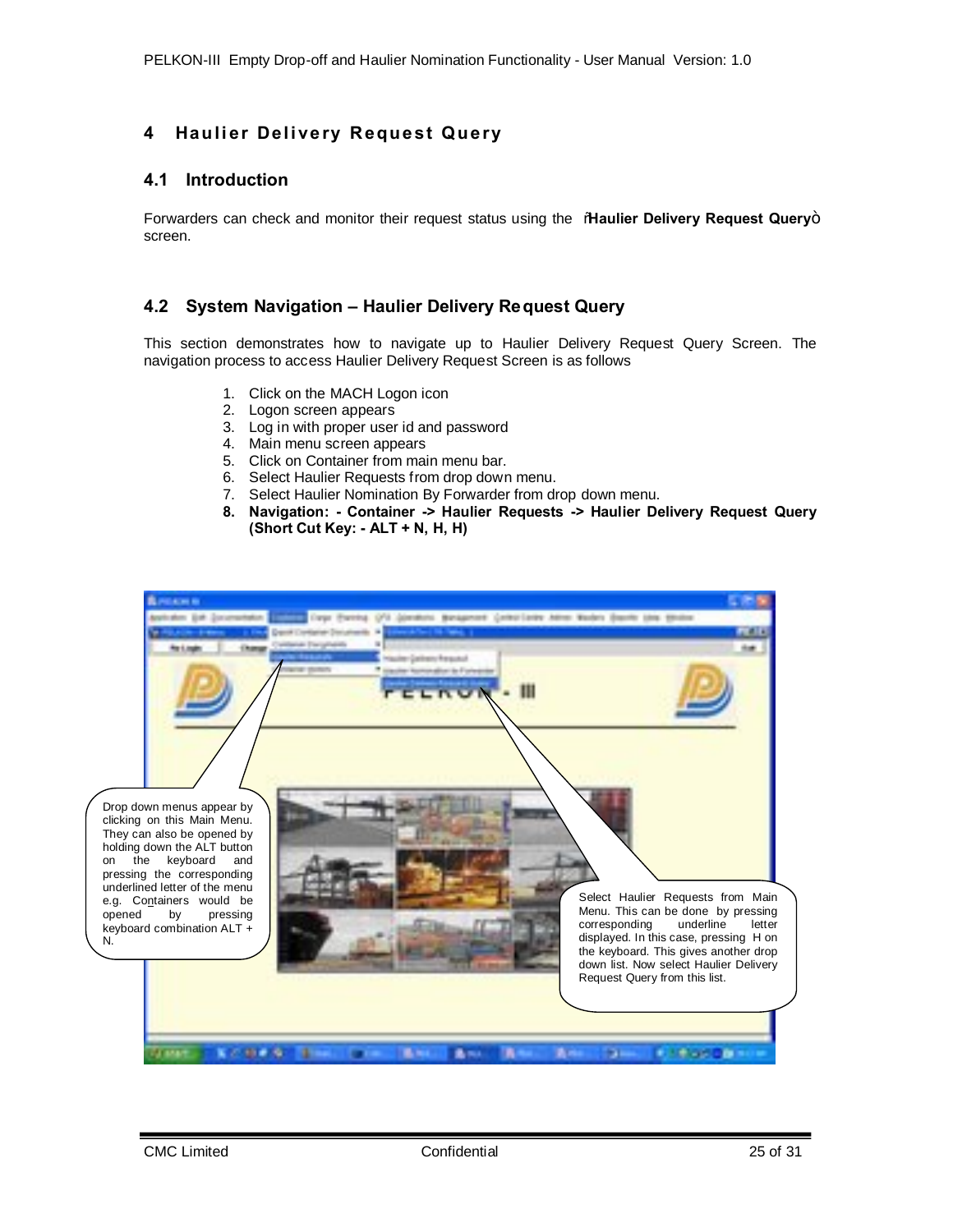# **4.3 Overview of Haulier Delivery Request Query screen and comments**

### 4.3.1 Main Screen . Main Areas

On selecting Haulier Delivery Request Query from the menu, the user is presented with the screen below. The main screen can be broken down into three areas:

- 1. Toolbar
- 2. Selection Criteria
- <span id="page-25-1"></span><span id="page-25-0"></span>3. Table

The areas are shown below (the blue dashed lines separate the different areas):

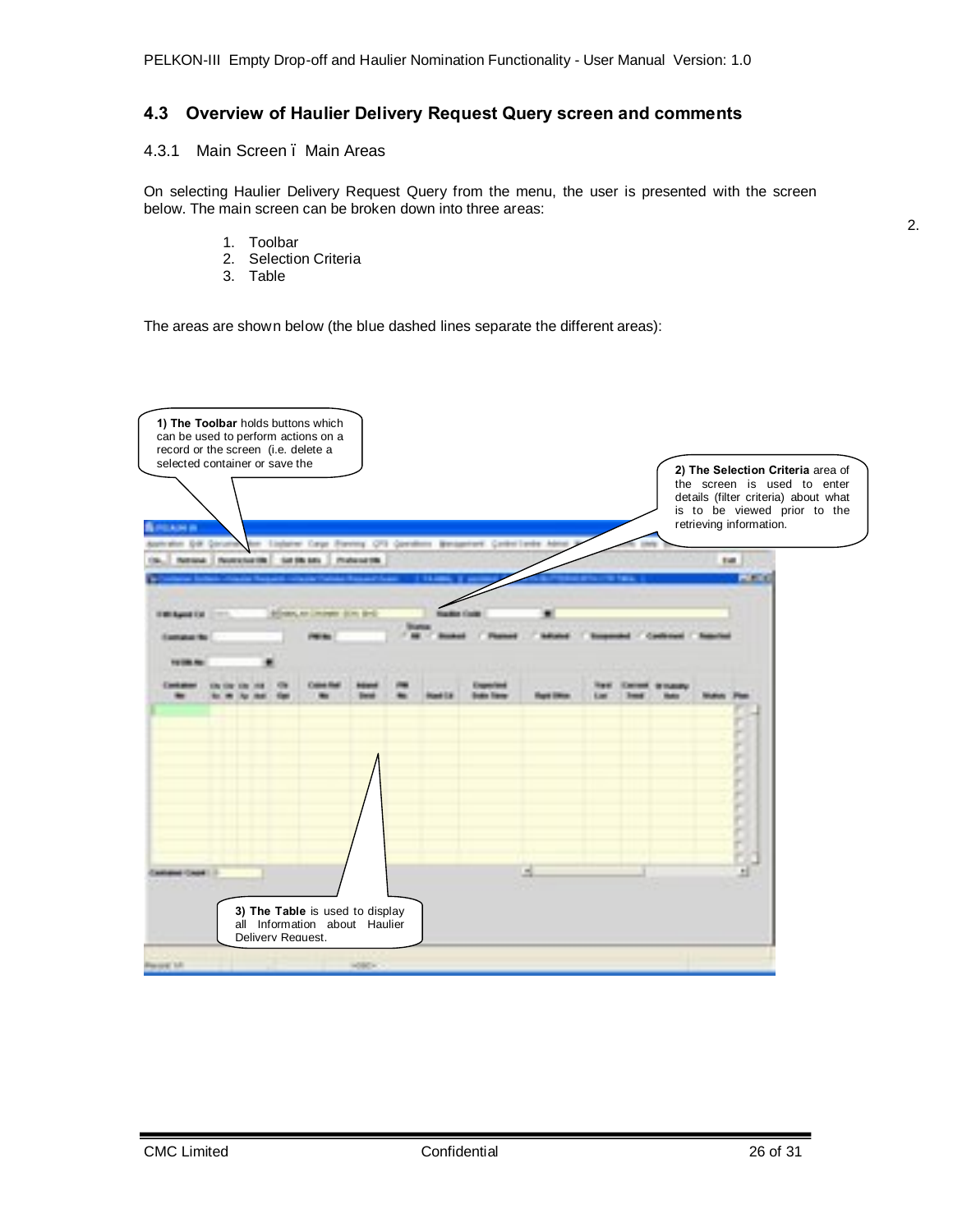### 4.3.2 Main Screen – Detailed description

On selecting the Haulier Delivery Request Query Screen function, and the user is presented with a screen similar to the one below:



# **4.4 Haulier Delivery Request Query –Steps**

- <span id="page-26-1"></span><span id="page-26-0"></span>4.4.1 Process to retrieve container Haulier Delivery Request Query :
	- 1. Enter **%Haulier Code**+for a specific Haulier.
	- 2. By pressing **Retrieve**+Button all containers are retrieved.
	- 3. If Forwarders want to query on a specific container, enter that container no in the % ontainer No+field and press the **Retrieve**+Button.
	- 4. If Forwarders want to query on a specific block, enter the Block or select from the drop down list and press the **Retrieve**+Button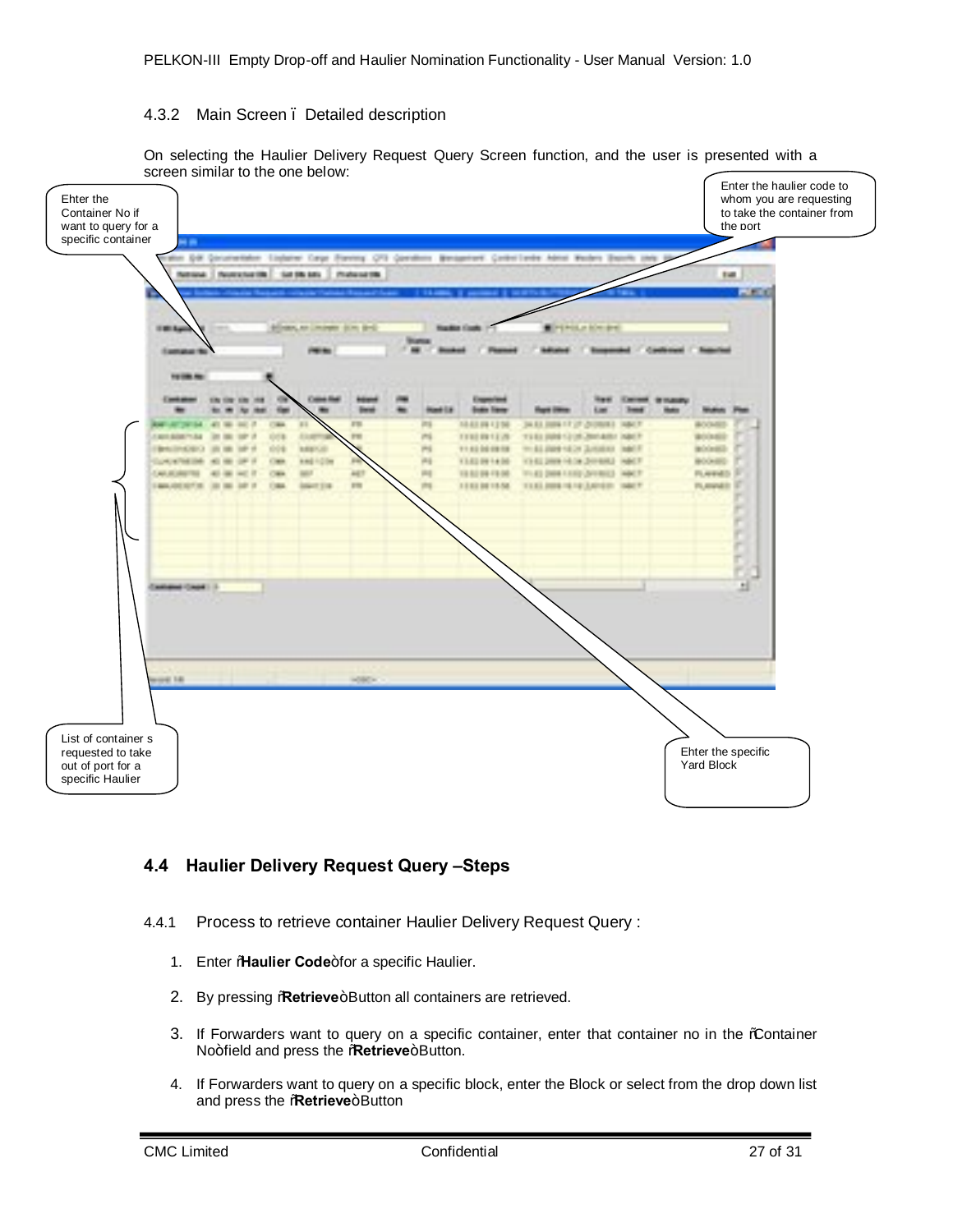# **4.5 Description of Fields**

The following is the description of each field on each screen or area of screen. The fields that have been marked with Shaded box are mandatory fields that must be populated for the user to proceed.

· **F/W Agent Cd**

It represents the Forwarding Agent Code.

· **Haulier Code**

It represents the Haulier Code.

· **Container No**

Query parameter to retrieve specific container.

· **PM No**

Query parameter to retrieve details pertaining to specific container.

· **Yd Blk No**

Query parameter to retrieve container in the specific block.

· **Container No**

It represents the container no.

· **Ctr Sz**

It represents the size of the container.

· **Ctr Ht**

It represents the height of the container.

· **Ctr Tp**

It represents the type of the container.

· **F/E Ind**

It represents full/empty indicator.

· **Ctr Opr**

It represents the owner of the container.

· **Cstm Ref No**

Custom Reference Number for the particular container is populated in this field.

· **Inland Dest**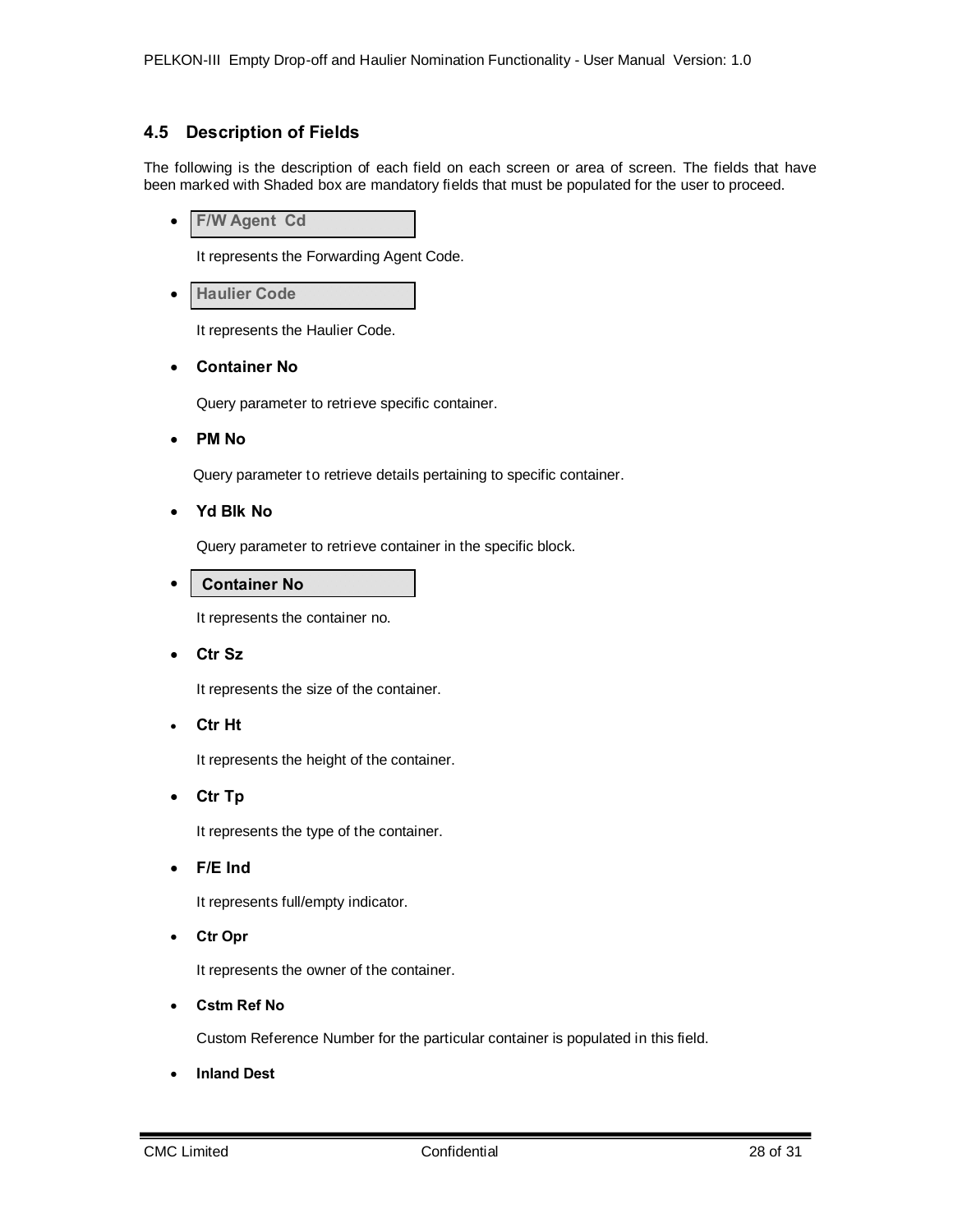It represents the destination of container.

### · **Haul cd**

It represents the vehicle (truck) party that would be carrying the container.

· **Pm No**

It represents the prime mover number that will take the delivery of the container.

### · **Expected Date Time**

It represents the expected date and time container to be truck out.

· **Yard Loc**

It represents the yard location of the container.

· **Current Tmnl**

Current Terminal identifies the terminal where the container is located.

· **DI Validity Date**

It represents the Document Import Validity Date.

· **Status**

It represents the status of the request.

· **Rqst dttm**

It represents the request Date.

### · **DEMG Vldt Date**

It represents the Demurrage Validity Date.

### · **Rfr Vldt Date**

It represents the Reefer Validity Date.

### · **Strg Vldt Date**

It represents the Storage Validity Date.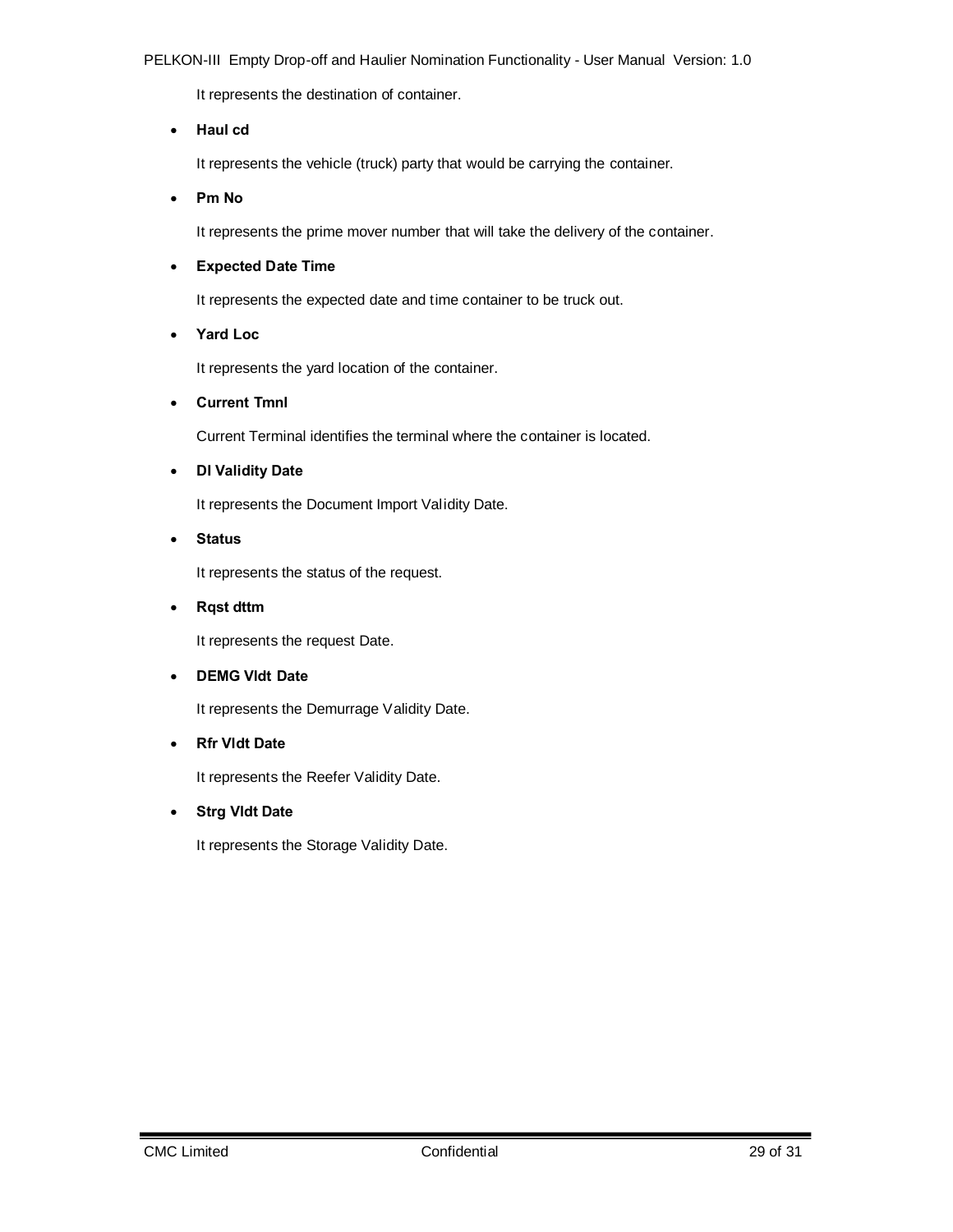# **5 Gu id e lin e fo r Sp e c ial T ra n s a c t io n s**

### **A) REJECTED EXPORT CONTAINERS AT NBCT**

- 1. Forwarders have to provide the letter of approval which has been endorsed and signed by the Custom<sub>o</sub> Officer
- 2. The Shipping Agent has to endorse the Depot Operator and sign for authorization of Container to be drop-off
- 3. The nomination of the Haulier Code has to be endorsed and signed by the Haulier's representative with their company of stamp
- 4. The Portos UPP clerk will input the details in the system for the delivery to be planned by the **Hauliers**
- 5. Forwarder has to check with Custom for the releasing of container
- 6. Forwarder can check the request in the Haulier Delivery Request Screen
- 7. Haulier can monitor and plan the container for delivery in the Haulier Delivery Request Screen

### **B) DIRECT DELIVERY FROM THE VESSEL AT NBCT**

- 1. A request letter by the Forwarders with the details of the container and the Haulier Code has to be endorsed and signed by the Haulier of representative with their company of stamp
- 2. The UPP of clerk will change the disposal mode from (Y) to (G) at the Discharge List Entry and input the haulier code base on the letter in the system for the direct delivery to take place
- 3. Forwarder will file the DI by following the same process as in the Laden DI Processing
- 4. Forwarder can check the request in the Haulier Delivery Request Screen
- 5. Haulier can monitor and plan container for delivery in the Haulier Delivery Request Screen

### **C) DELIVERY OF LARGE CONSIGNMENTS STORED AT OOD**

- 1. Forwarders have to submit the letter of approval which has been endorsed and signed by the Custom's Officer (KASTAM1) with Custom Reference Number
- 2. The Shipping Agent has to endorse the Depot Operator and signed for authorization of Container to be drop-off
- 3. The nomination of the Haulier Code has to be endorsed and signed by the Haulier op representative with their company of stamp
- 4. The ODD op clerk will input the details in the system for the delivery to be planned by the **Hauliers**
- 5. Forwarder can check the request in the Haulier Delivery Request Screen
- 6. Haulier can monitor and plan the container for delivery in the Haulier Delivery Request Screen